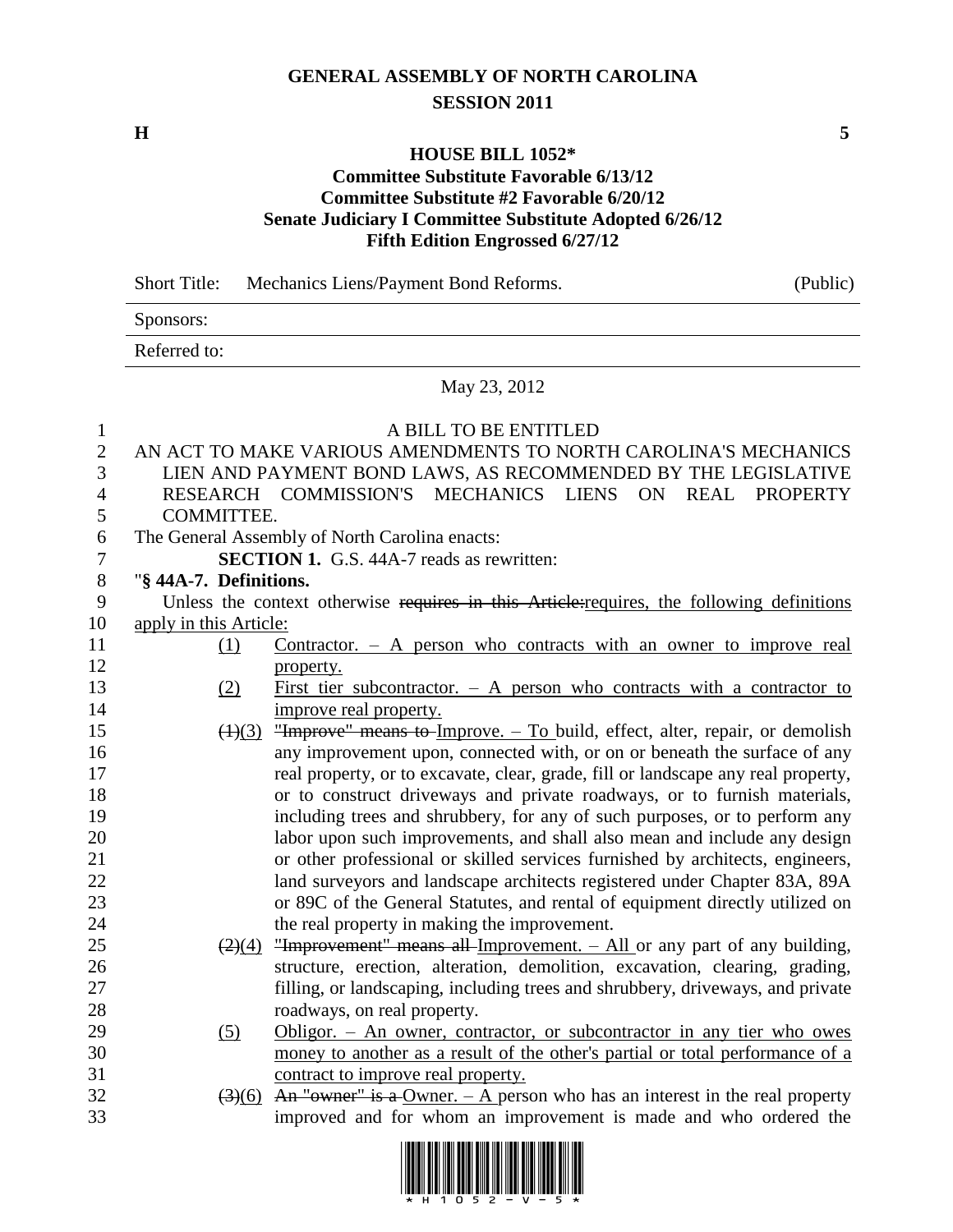|                |                |                                | <b>General Assembly Of North Carolina</b>                                                            | <b>Session 2011</b> |
|----------------|----------------|--------------------------------|------------------------------------------------------------------------------------------------------|---------------------|
| $\mathbf{1}$   |                |                                | improvement to be made. "Owner" includes successors in interest of the                               |                     |
| $\overline{2}$ |                |                                | owner and agents of the owner acting within their authority.                                         |                     |
| 3              |                | $\left(4\right)\left(7\right)$ | "Real property" means the Real property. $-$ The real estate that is improved,                       |                     |
| $\overline{4}$ |                |                                | including lands, leaseholds, tenements and hereditaments, and improvements                           |                     |
| 5              |                |                                | placed thereon.                                                                                      |                     |
| 6              |                | (8)                            | Second tier subcontractor. $-$ A person who contracts with a first tier                              |                     |
| $\overline{7}$ |                |                                | subcontractor to improve real property.                                                              |                     |
| $8\,$          |                | (9)                            | Third tier subcontractor. $-$ A person who contracts with a second tier                              |                     |
| 9              |                |                                | subcontractor to improve real property."                                                             |                     |
| 10             |                |                                | <b>SECTION 2.</b> G.S. 44A-11 reads as rewritten:                                                    |                     |
| 11             |                |                                | "§ 44A-11. Perfecting claim of lien on real property.                                                |                     |
| 12             | (a)            |                                | Perfection. $-$ A claim of lien on real property granted by this Article shall be                    |                     |
| 13             |                |                                | perfected as of the time provided in G.S. 44A-10 upon the filing of the claim of lien on real        |                     |
| 14             |                |                                | property under G.S. 44A-12 and may be enforced pursuant to G.S. 44A-13. occurrence of all of         |                     |
| 15             | the following: |                                |                                                                                                      |                     |
| 16             |                | (1)                            | Service of a copy of the claim of lien on real property upon the record owner                        |                     |
| 17             |                |                                | of the real property claimed to be subject to the claim of lien and, if the                          |                     |
| 18             |                |                                | claim of lien on real property is being asserted pursuant to G.S. 44A-23, also                       |                     |
| 19             |                |                                | upon the contractor through which subrogation is being asserted.                                     |                     |
| 20             |                | (2)                            | Filing of the claim of lien on real property under G.S. 44A-12.                                      |                     |
| 21             | (b)            |                                | <u>Method of Service. – Service of the claim of lien on real property pursuant to</u>                |                     |
| 22             |                |                                | subsection (a) of this section shall not require proof of actual receipt by the listed recipient and |                     |
| 23             |                |                                | shall be complete upon the occurrence of any of the following:                                       |                     |
| 24             |                | (1)                            | Personal delivery of a copy of the claim of lien on real property upon the                           |                     |
| 25             |                |                                | recipient.                                                                                           |                     |
| 26             |                | (2)                            | Deposit of a copy of the claim of lien on real property in a postpaid, properly                      |                     |
| 27             |                |                                | addressed wrapper in either of the following:                                                        |                     |
| 28             |                |                                | A post office or official depository under the exclusive care and<br>$\underline{\mathbf{a}}$ .      |                     |
| 29             |                |                                | custody of the United States Postal Service.                                                         |                     |
| 30             |                |                                | An authorized depository under the exclusive care and custody of a<br><u>b.</u>                      |                     |
| 31             |                |                                | designated delivery service authorized pursuant to 26 U.S.C. §                                       |                     |
| 32             |                |                                | $7502(f)(2)$ .                                                                                       |                     |
| 33             | (c)            |                                | Service Address. – For purposes of this section, a wrapper addressed to a party                      |                     |
| 34             |                |                                | required to be served under subdivision (1) of subsection (a) of this section shall be               |                     |
| 35             |                |                                | conclusively deemed properly addressed if it uses any of the following addresses:                    |                     |
| 36             |                | (1)                            | The address for the party to be served listed on the permit issued for the                           |                     |
| 37             |                |                                | improvement.                                                                                         |                     |
| 38             |                | (2)                            | The address for the party to be served listed with the tax rolls for any county                      |                     |
| 39             |                |                                | in North Carolina.                                                                                   |                     |
| 40             |                | (3)                            | The address of the registered agent for the party to be served listed with the                       |                     |
| 41             |                |                                | North Carolina Secretary of State's office."                                                         |                     |
| 42             |                |                                | <b>SECTION 3.</b> G.S. 44A-12(c) reads as rewritten:                                                 |                     |
| 43             |                |                                | "§ 44A-12. Filing claim of lien on real property.                                                    |                     |
| 44<br>45       | (c)            |                                | Contents of Claim of Lien on Real Property to Be Filed. – All claims of lien on real                 |                     |
| 46             |                |                                | property must be filed using a form substantially as follows:                                        |                     |
| 47             |                |                                |                                                                                                      |                     |
| 48             |                |                                | <b>CLAIM OF LIEN ON REAL PROPERTY</b>                                                                |                     |
| 49             |                |                                |                                                                                                      |                     |
| 50             |                | (1)                            | Name and address of the person claiming the claim of lien on real property:                          |                     |
|                |                |                                |                                                                                                      |                     |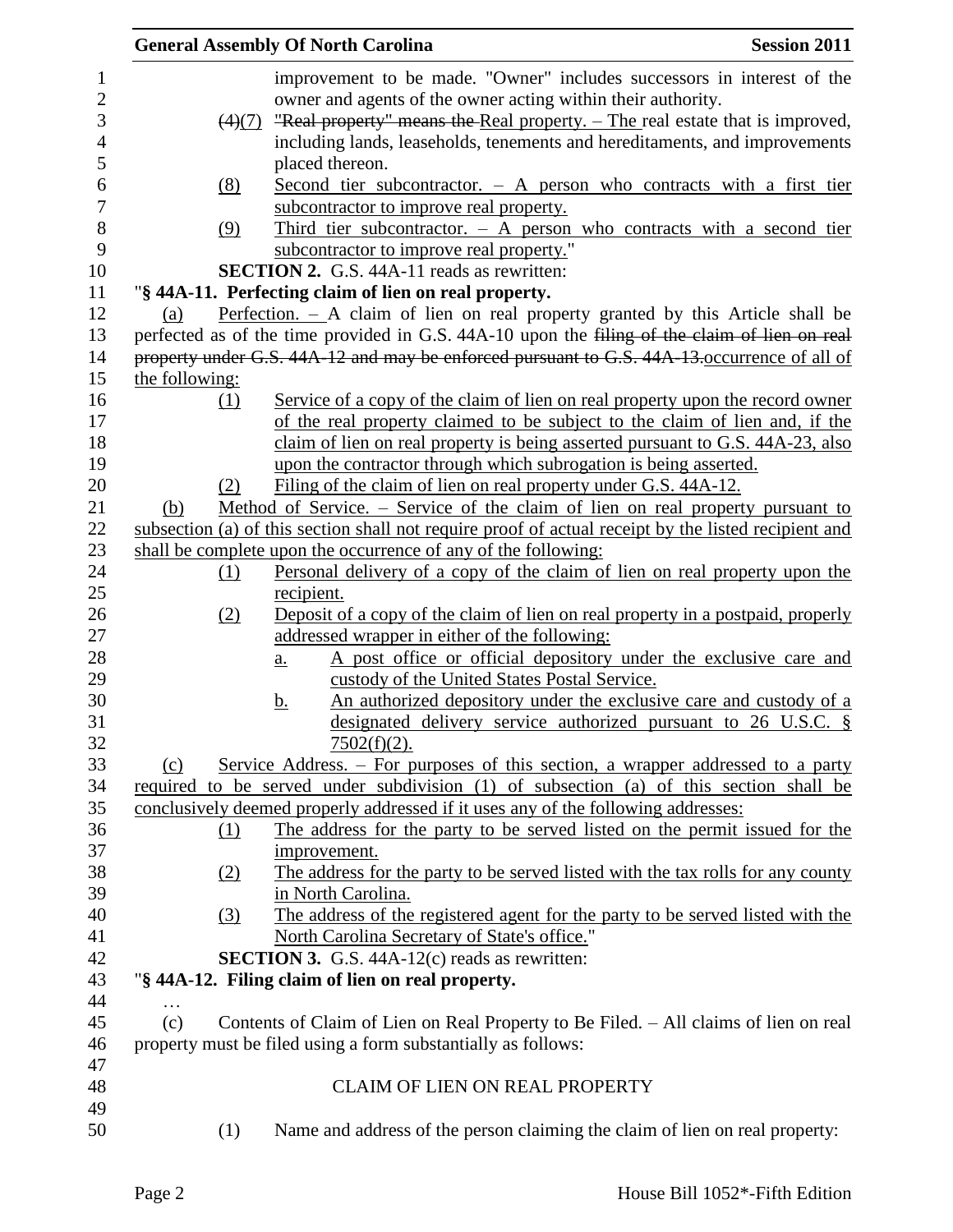|                              | <b>General Assembly Of North Carolina</b>                                                                                                                                                                                                       | <b>Session 2011</b> |
|------------------------------|-------------------------------------------------------------------------------------------------------------------------------------------------------------------------------------------------------------------------------------------------|---------------------|
| (2)                          | Name and address of the record owner of the real property claimed to be<br>subject to the claim of lien on real property at the time the claim of lien on<br>real property is filed: filed and, if the claim of lien on real property is being  |                     |
|                              | asserted pursuant to G.S. 44A-23, the name of the contractor through which                                                                                                                                                                      |                     |
| (3)                          | subrogation is being asserted:<br>Description of the real property upon which the claim of lien on real                                                                                                                                         |                     |
|                              | property is claimed: (Street address, tax lot and block number, reference to<br>recorded instrument, or any other description of real property is sufficient,<br>whether or not it is specific, if it reasonably identifies what is described.) |                     |
| (4)                          | Name and address of the person with whom the claimant contracted for the                                                                                                                                                                        |                     |
|                              | furnishing of labor or materials:                                                                                                                                                                                                               |                     |
| (5)                          | Date upon which labor or materials were first furnished upon said property<br>by the claimant:                                                                                                                                                  |                     |
| (5a)                         | Date upon which labor or materials were last furnished upon said property                                                                                                                                                                       |                     |
|                              | by the claimant:                                                                                                                                                                                                                                |                     |
| (6)                          | General description of the labor performed or materials furnished and the<br>amount claimed therefor:                                                                                                                                           |                     |
|                              | I hereby certify that I have served the parties listed in (2) above in accordance with the                                                                                                                                                      |                     |
| requirements of G.S. 44A-11. |                                                                                                                                                                                                                                                 |                     |
|                              |                                                                                                                                                                                                                                                 |                     |
|                              |                                                                                                                                                                                                                                                 | Lien Claimant       |
|                              | Filed this $\_\_\_$ day of $\_\_\_\_\_\_\_\_\_\_\_\_\_\_\_$                                                                                                                                                                                     |                     |
|                              |                                                                                                                                                                                                                                                 |                     |
|                              | <b>Clerk of Superior Court</b><br>A general description of the labor performed or materials furnished is sufficient. It is not                                                                                                                  |                     |
|                              | necessary for lien claimant to file an itemized list of materials or a detailed statement of labor                                                                                                                                              |                     |
| performed."                  |                                                                                                                                                                                                                                                 |                     |
|                              | <b>SECTION 4.</b> G.S. 44A-13 is amended by adding new subsections to read:                                                                                                                                                                     |                     |
|                              | "§ 44A-13. Action to enforce claim of lien on real property.                                                                                                                                                                                    |                     |
|                              |                                                                                                                                                                                                                                                 |                     |
| (d)                          | Former Owner Not a Necessary Party to Action. - In an action brought under this                                                                                                                                                                 |                     |
|                              | section, a former owner of the improved property at the time the lien arose, who holds no                                                                                                                                                       |                     |
|                              | ownership interest in the property at the time the action is commenced and against whom the                                                                                                                                                     |                     |
|                              | plaintiff seeks no relief, is not a necessary party to the action.                                                                                                                                                                              |                     |
| (e)                          | Subsequent Purchaser and Lender Not Necessary or Proper Parties to Action Filed                                                                                                                                                                 |                     |
|                              | After Claim of Lien Is Discharged. – If a claim of lien on real property filed under this Article                                                                                                                                               |                     |
|                              | is discharged pursuant to G.S. $44A-16(a)(5)$ or G.S. $44A-16(a)(6)$ prior to the filing of an action                                                                                                                                           |                     |
|                              | to enforce the claim of lien under this section, then neither a subsequent purchaser of the real                                                                                                                                                |                     |
|                              | property upon which the lien is claimed nor the subsequent purchaser's lender shall be a                                                                                                                                                        |                     |
|                              | necessary or proper party to the action. However, nothing herein precludes the lien claimant                                                                                                                                                    |                     |
|                              | from asserting any claims against any party that are separate and distinct from enforcement of                                                                                                                                                  |                     |
| the lien.                    |                                                                                                                                                                                                                                                 |                     |
| (f)                          | Subsequent Purchaser and Lender No Longer Necessary or Proper Parties Upon                                                                                                                                                                      |                     |
|                              | Discharge of Claim of Lien After Action Is Filed. – If an action to enforce a lien under this                                                                                                                                                   |                     |
|                              | section is commenced before the claim of lien is discharged pursuant to G.S. $44A-16(a)(5)$ or                                                                                                                                                  |                     |
|                              | G.S. $44A-16(a)(6)$ , a subsequent purchaser of the real property upon which the lien is claimed                                                                                                                                                |                     |
|                              | and the subsequent purchaser's lender shall cease to be a necessary or proper party to the action,                                                                                                                                              |                     |
|                              | and any claim for lien enforcement asserted against the subsequent purchaser of the real                                                                                                                                                        |                     |
|                              | property upon which the lien is claimed or the subsequent purchaser's lender shall be dismissed                                                                                                                                                 |                     |
|                              | upon motion of any party upon a showing that the claim of lien was discharged pursuant to                                                                                                                                                       |                     |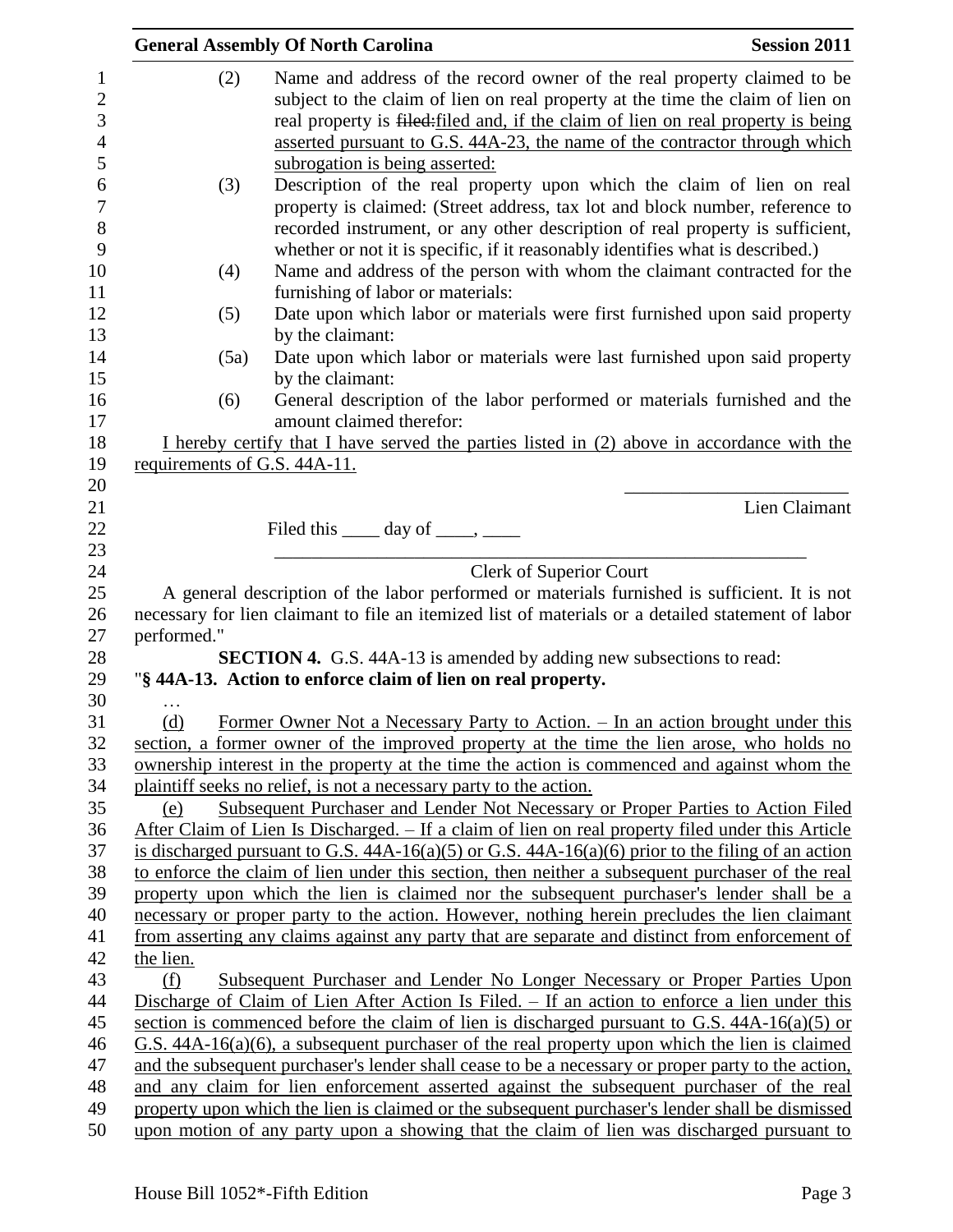G.S. 44A-16. However, nothing herein precludes the lien claimant from continuing to pursue any claims against any party that are separate and distinct from enforcement of the lien. (g) Bonds Prohibited From Requiring Subsequent Purchaser or Lender to Remain Parties to Action After Discharge of Claim of Lien. – The fact that a subsequent purchaser of the real property upon which the lien is claimed or the subsequent purchaser's lender is not a party to an action to enforce a claim of lien on real property subsequent to discharge of that claim of lien by the contractor under G.S. 44A-16 shall not invalidate the claim of lien under this Chapter, nor shall it invalidate any bond filed under G.S. 44A-16 to discharge the claim of lien. Further, a bond filed under G.S. 44A-16(a)(6) shall not require that a subsequent purchaser of the real property upon which the lien is claimed or the subsequent purchaser's lender remain a party to an action to enforce a claim of lien after the claim of lien has been discharged pursuant to G.S. 44A-16. (h) Definition of "Subsequent Purchaser." – For purposes of this section, a "subsequent purchaser" means a party whose record interest is protected under G.S. 47-18, including any beneficiary of a deed of trust or mortgagee of that party, the priority of whose interest is 16 protected under the provisions of G.S. 47-20, and who was not the owner of the real property at the time of the improvements giving rise to the lien claim as defined in G.S. 44A-7(6)." **SECTION 5.** G.S. 44A-17 is repealed. **SECTION 6.** G.S. 44A-18 reads as rewritten: "**§ 44A-18. Grant of lien upon funds; subrogation; perfection.** 21 Upon compliance with this Article:  $\left(1\right)$ (a) A first tier subcontractor who furnished labor, materials, or rental equipment at the site of the improvement shall be entitled to have a lien upon funds that are owed to the contractor with whom the first tier subcontractor dealt and that arise out of the improvement on which the first tier subcontractor worked or furnished materials.  $26 \left( \frac{2}{2} \right)$  A second tier subcontractor who furnished labor, materials, or rental equipment at 27 the site of the improvement shall be entitled to have a lien upon funds that are owed to the first tier subcontractor with whom the second tier subcontractor dealt and that arise out of the improvement on which the second tier subcontractor worked or furnished materials. A second

 tier subcontractor, to the extent of the second tier subcontractor's lien provided in this subdivision, shall also be entitled to be subrogated to the lien upon funds of the first tier subcontractor with whom the second tier contractor dealt provided for in subdivision (1) of this 33 section and shall be entitled to perfect it by service of the notice of claim of lien upon funds to the extent of the claim.

  $(3)(c)$  A third tier subcontractor who furnished labor, materials, or rental equipment at the 36 site of the improvement shall be entitled to have a lien upon funds that are owed to the second tier subcontractor with whom the third tier subcontractor dealt and that arise out of the improvement on which the third tier subcontractor worked or furnished materials. A third tier subcontractor, to the extent of the third tier subcontractor's lien upon funds provided in this subdivision, shall also be entitled to be subrogated to the lien upon funds of the second tier subcontractor with whom the third tier contractor dealt and to the lien upon funds of the first tier subcontractor with whom the second tier subcontractor dealt to the extent that the second 43 tier subcontractor is entitled to be subrogated thereto, and in either case shall be entitled to 44 perfect the same it by service of the notice of claim of lien upon funds to the extent of the claim.

 (4)(d) Subcontractors more remote than the third tier who furnished labor, materials, or 46 rental equipment at the site of the improvement shall be entitled to have a lien upon funds that are owed to the person with whom they dealt and that arise out of the improvement on which they furnished labor, materials, or rental equipment, but such remote tier subcontractor shall not be entitled to subrogation to the rights of other persons.

 $50 \left( \frac{5}{6} \right)$  The liens upon funds granted under this section shall secure amounts earned by the lien claimant as a result of having furnished labor, materials, or rental equipment at the site of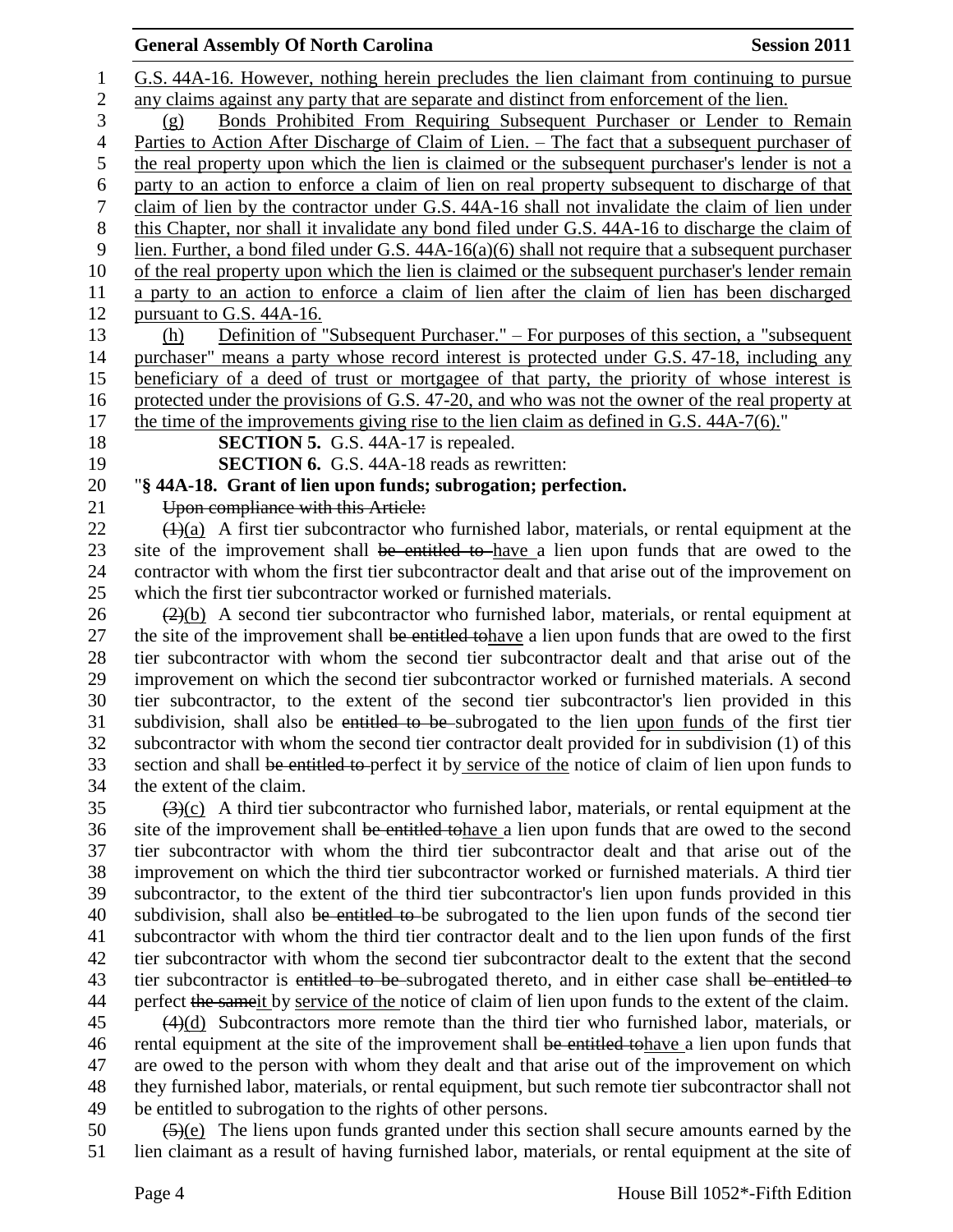| 1             | the improvement under the contract to improve real property, including interest at the legal rate                    |  |  |
|---------------|----------------------------------------------------------------------------------------------------------------------|--|--|
| $\mathbf{2}$  | provided in G.S. 24-5, whether or not such amounts are due and whether or not performance or                         |  |  |
| 3             | delivery is complete. In the event insufficient funds are retained to satisfy all lien claimants,                    |  |  |
| 4             | subcontractor lien claimants may recover the interest due under this subdivision on a pro rata                       |  |  |
| $\mathfrak s$ | basis, but in no event shall interest due under this subdivision increase the liability of the                       |  |  |
| 6             | obligor under G.S. 44A-20.                                                                                           |  |  |
| 7             | $\left(\frac{6}{f}\right)$ A lien upon funds granted under this section arises, attaches, and is                     |  |  |
| $8\,$         | perfected effective immediately upon the first furnishing of labor, materials, or rental equipment                   |  |  |
| 9             | at the site of the improvement by a subcontractor. Any lien upon funds granted under this                            |  |  |
| 10            | section is perfected upon the giving of notice of claim of lien upon funds in writing to the                         |  |  |
| 11            | obligor as provided in G.S. 44A-19 and shall be effective upon the obligor's receipt of the                          |  |  |
| 12            | notice. The subrogation rights of a first, second, or third tier subcontractor to the claim of lien                  |  |  |
| 13            | on real property of the contractor created by Part 1 of Article 2 of this Chapter are perfected as                   |  |  |
| 14            | provided in G.S. 44A-23-G.S. 44A-19.                                                                                 |  |  |
| 15            | Until a lien claimant gives notice of a claim of lien upon funds in writing to the<br>(g)                            |  |  |
| 16            | obligor as provided in G.S. 44A-19, any owner, contractor, or subcontractor against whose                            |  |  |
| 17            | interest the lien upon funds is claimed may make, receive, use, or collect payments thereon and                      |  |  |
| 18            | may use such proceeds in the ordinary course of its business."                                                       |  |  |
| 19            | <b>SECTION 7.</b> G.S. 44A-19 reads as rewritten:                                                                    |  |  |
| 20            | "§ 44A-19. Notice of claim of lien upon funds.                                                                       |  |  |
| 21            | Notice of a claim of lien upon funds shall set forth all of the following information:<br>(a)                        |  |  |
| 22            | The name and address of the person claiming the lien upon funds.<br>(1)                                              |  |  |
| 23            | A general description of the real property improved.<br>(2)                                                          |  |  |
| 24            | The name and address of the person with whom the lien claimant contracted<br>(3)                                     |  |  |
| 25            | to improve real property.                                                                                            |  |  |
| 26            | The name and address of each person against or through whom subrogation<br>(4)                                       |  |  |
| 27            | rights are claimed.                                                                                                  |  |  |
| 28            | A general description of the contract and the person against whose interest<br>(5)                                   |  |  |
| 29            | the lien upon funds is claimed.                                                                                      |  |  |
| 30            | (6)<br>The amount of the lien upon funds claimed by the lien claimant under the                                      |  |  |
| 31            | contract.                                                                                                            |  |  |
| 32            | All notices of claims of liens upon funds by first, second, or third tier subcontractors<br>(b)                      |  |  |
| 33            | must be given using a form substantially as follows:                                                                 |  |  |
| 34            | NOTICE OF CLAIM OF LIEN UPON FUNDS BY FIRST, SECOND, OR THIRD TIER                                                   |  |  |
| 35            | <b>SUBCONTRACTOR</b>                                                                                                 |  |  |
| 36            | To:                                                                                                                  |  |  |
| 37            |                                                                                                                      |  |  |
| 38            | (Name and address)                                                                                                   |  |  |
| 39            |                                                                                                                      |  |  |
| 40            | (Name and address)                                                                                                   |  |  |
| 41            |                                                                                                                      |  |  |
| 42            | (Name and address) whom subrogation is claimed, if any.                                                              |  |  |
| 43            | 4. __________________________, second tier subcontractor against or through                                          |  |  |
| 44            | (Name and address) whom subrogation is claimed, if any.                                                              |  |  |
| 45            | General description of real property whereon which labor performed or material furnished:                            |  |  |
| 46            | <u> 1989 - Johann Barn, amerikan besteman besteman besteman besteman besteman besteman besteman besteman bestema</u> |  |  |
| 47            | ,我们也不能在这里的时候,我们也不能在这里的时候,我们也不能在这里的时候,我们也不能会在这里的时候,我们也不能会在这里的时候,我们也不能会在这里的时候,我们也不                                     |  |  |
| 48            |                                                                                                                      |  |  |
| 49            | General description of undersigned lien claimant's contract including the names of the parties                       |  |  |
| 50            | thereto:                                                                                                             |  |  |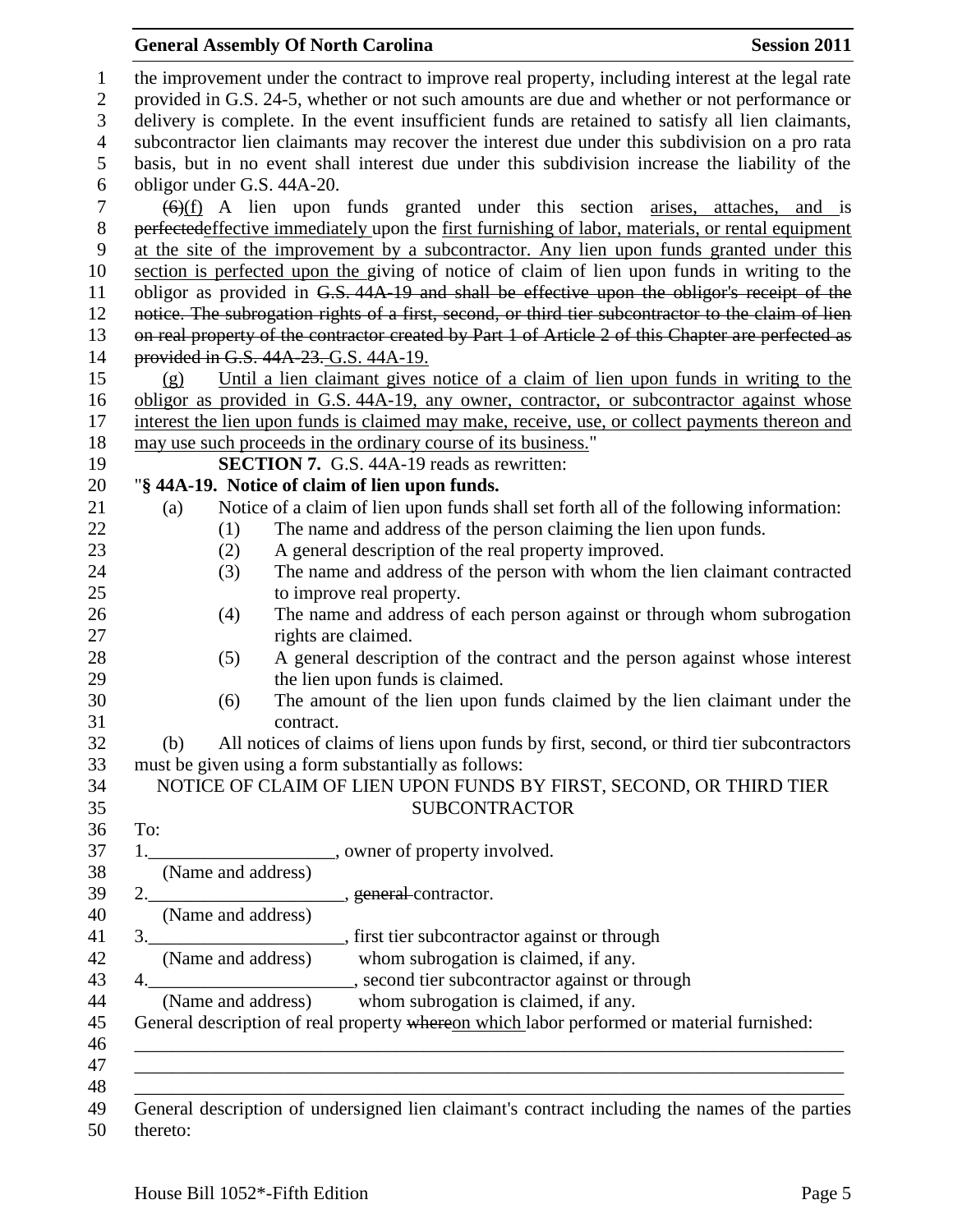|              | The amount of lien upon funds claimed pursuant to the above described contract:                                                                                                                                                         |
|--------------|-----------------------------------------------------------------------------------------------------------------------------------------------------------------------------------------------------------------------------------------|
|              |                                                                                                                                                                                                                                         |
|              | The undersigned lien claimant gives this notice of claim of lien upon funds pursuant to<br>North Carolina law and claims all rights of subrogation to which he is entitled under Part 2 of                                              |
|              | Article 2 of Chapter 44A of the General Statutes of North Carolina.                                                                                                                                                                     |
| Dated_______ |                                                                                                                                                                                                                                         |
|              | Lien Claimant                                                                                                                                                                                                                           |
|              | (Address)                                                                                                                                                                                                                               |
| (c)          | All notices of claims of liens upon funds by subcontractors more remote than the                                                                                                                                                        |
|              | third tier must be given using a form substantially as follows:                                                                                                                                                                         |
|              | NOTICE OF CLAIM OF LIEN UPON FUNDS BY SUBCONTRACTOR MORE REMOTE<br>THAN THE THIRD TIER                                                                                                                                                  |
| To:          |                                                                                                                                                                                                                                         |
|              | ________, person holding funds against which lien upon funds is claimed.                                                                                                                                                                |
|              | (Name and Address)                                                                                                                                                                                                                      |
|              | General description of real property whereon which labor performed or material                                                                                                                                                          |
|              |                                                                                                                                                                                                                                         |
|              |                                                                                                                                                                                                                                         |
|              | General description of undersigned lien claimant's contract including the names of the parties                                                                                                                                          |
| thereto:     |                                                                                                                                                                                                                                         |
|              |                                                                                                                                                                                                                                         |
|              |                                                                                                                                                                                                                                         |
|              | The amount of lien upon funds claimed pursuant to the above described contract:                                                                                                                                                         |
|              |                                                                                                                                                                                                                                         |
|              |                                                                                                                                                                                                                                         |
|              |                                                                                                                                                                                                                                         |
|              | North Carolina law and claims all rights to which he or she is entitled under Part 2 of Article 2                                                                                                                                       |
|              | of Chapter 44A of the General Statutes of North Carolina.                                                                                                                                                                               |
|              |                                                                                                                                                                                                                                         |
|              |                                                                                                                                                                                                                                         |
|              | (Address)                                                                                                                                                                                                                               |
| (d)          |                                                                                                                                                                                                                                         |
|              | obligor by personal delivery or in any manner authorized by Rule 4 of the North Carolina Rules                                                                                                                                          |
|              |                                                                                                                                                                                                                                         |
|              | claim of lien on real property filed pursuant to G.S. 44A-20(d) or G.S. 44A-23. G.S. 44A-20(d).                                                                                                                                         |
| (e)          | Notices of claims of lien upon funds shall not be filed with the clerk of superior                                                                                                                                                      |
|              | court and shall not be indexed, docketed, or recorded in any way as to affect title to any real                                                                                                                                         |
|              | property, except a notice of a claim of lien upon funds may be filed with the clerk of superior                                                                                                                                         |
|              | court under either of the following circumstances:                                                                                                                                                                                      |
|              | When the notice of claim of lien upon funds is attached to a claim of lien on<br>(1)                                                                                                                                                    |
|              | real<br>filed<br>property<br>pursuant<br>to                                                                                                                                                                                             |
|              | Notices of claims of lien upon funds under this section shall be served upon the<br>of Civil Procedure. A copy of the notice of claim of lien upon funds shall be attached to any<br>$G.S. 44A-20(d)$ or<br>G.S. 44A-23.G.S. 44A-20(d). |
|              | (2)                                                                                                                                                                                                                                     |
| Dated:       | The undersigned lien claimant gives this notice of claim of lien upon funds pursuant to<br>When the notice of claim of lien upon funds is filed by the obligor for the                                                                  |
| (f)          | G.S. $44A-20(e)$ .                                                                                                                                                                                                                      |
|              | _, Lien Claimant<br>purpose of discharging the claim of lien upon funds in accordance with<br>Filing a notice of claim of lien upon funds pursuant to subsection (e) of this section<br>is not a violation of G.S. 44A-12.1."           |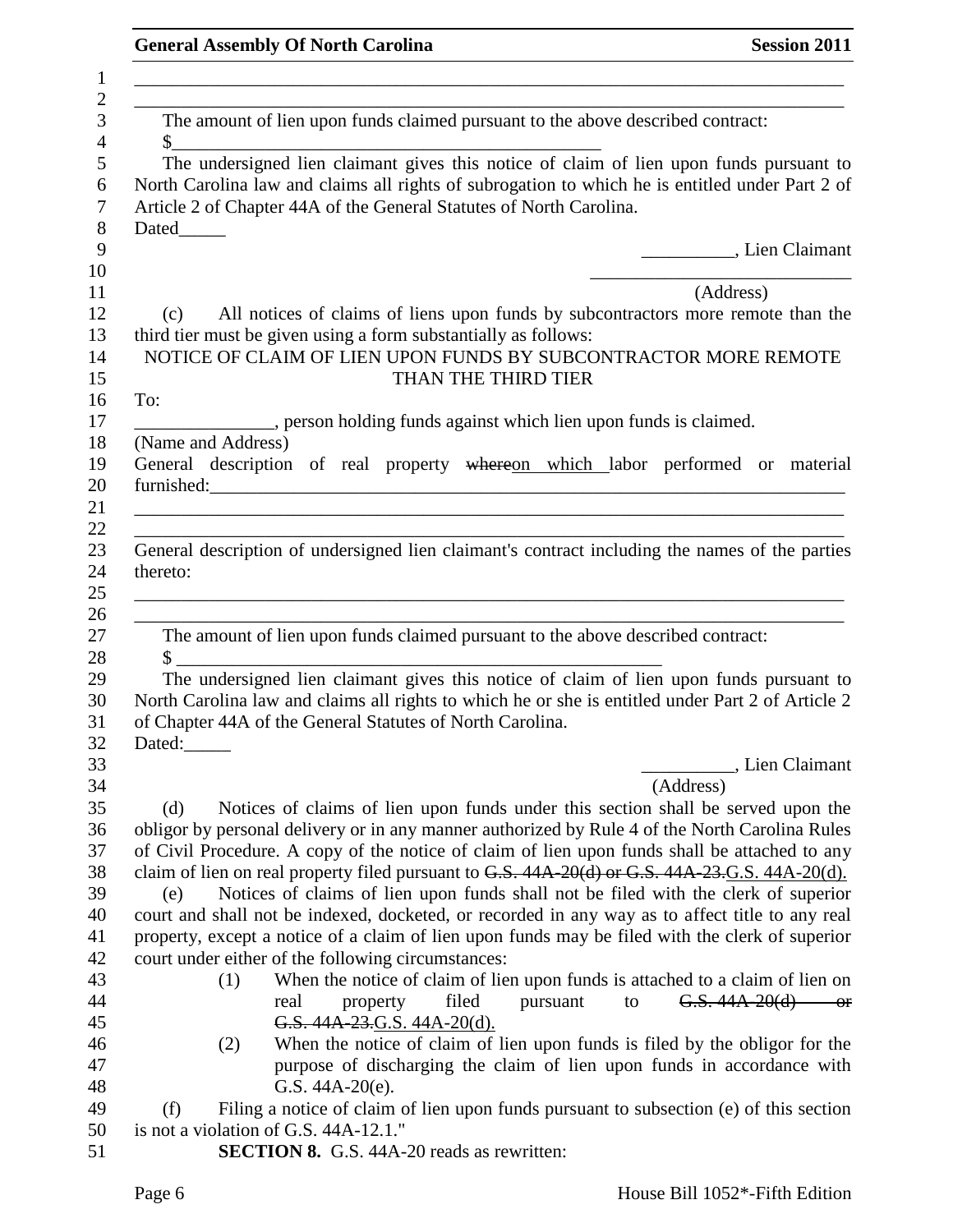## "**§ 44A-20. Duties and liability of obligor.**

 (a) Upon receipt of the notice of claim of lien upon funds provided for in this Article, the obligor shall be under a duty to retain any funds subject to the lien or liens upon funds under this Article up to the total amount of such liens upon funds as to which notices of claims of lien upon funds have been received.

 (b) If, after the receipt of the notice of claim of lien upon funds to the obligor, the obligor makes further payments to a contractor or subcontractor against whose interest the lien or liens upon funds are claimed, the lien upon funds shall continue upon the funds in the hands of the contractor or subcontractor who received the payment, and in addition the obligor shall be personally liable to the person or persons entitled to liens upon funds up to the amount of such wrongful payments, not exceeding the total claims with respect to which the notice of claim of lien upon funds was received prior to payment.

 (c) If an obligor makes a payment after receipt of notice of claim of lien on funds and incurs personal liability under subsection (b) of this section, the obligor shall be entitled to reimbursement and indemnification from the party receiving such payment.

 (d) If the obligor is an owner of the property being improved, the lien claimant shall be entitled to a claim of lien upon real property upon the interest of the obligor in the real property to the extent of the owner's personal liability under subsection (b) of this section, which claim of lien on real property shall be enforced only in the manner set forth in G.S. 44A-7 through G.S. 44A-16 and which claim of lien on real property shall be entitled to the same priorities and subject to the same filing requirements and periods of limitation applicable to the contractor. The claim of lien on real property is perfected as of the time set forth in G.S. 44A-10 upon the filing of the claim of lien on real property pursuant to G.S. 44A-12. A lien waiver signed by the contractor prior to the commencement of an action to enforce a perfected claim of lien on real property granted under G.S. 44A-23 waives the subcontractor's right to enforce the contractor's claim of lien on real property, but does not affect the subcontractor's right to a claim of lien on funds or the subcontractor's right to a claim of lien on real property allowed under this subsection. The claim of lien on real property as provided under this subsection shall be in the form set out in G.S. 44A-12(c) and shall contain, in addition, a copy of the notice of claim of lien upon funds given pursuant to G.S. 44A-19 as an exhibit together with proof of service thereof by affidavit, and shall state the grounds the lien claimant has to believe that the obligor is personally liable for the debt under subsection (b) of this section.

 (e) A notice of claim of lien upon funds under G.S. 44A-19 may be filed by the obligor with the clerk of superior court in each county where the real property upon which the filed notice of claim of lien upon funds is located for the purpose of discharging the notice of claim of lien upon funds by any of the methods described in G.S. 44A-16.

 (f) A bond deposited under this section to discharge a filed notice of claim of lien upon funds shall be effective to discharge any claim of lien on real property filed by the same lien claimant pursuant to subsection (d) of this section or G.S. 44A-23 and shall further be effective to discharge any notices of claims of lien upon funds served by lower tier subcontractors or any claims of lien on real property filed by lower tier subcontractors pursuant to subsection (d) of this section or G.S. 44A-23 claiming through or against the contractor or higher tier subcontractors up to the amount of the bond."

**SECTION 9.** G.S. 44A-23 reads as rewritten:

 "**§ 44A-23. Contractor's claim of lien on real property; perfection of subrogation rights of subcontractor.**

 (a) First tier subcontractor. – A first tier subcontractor, who gives notice of claim of lien 48 upon funds as provided in this Article, subcontractor may, to the extent of this its claim, enforce the claim of lien on real property of the contractor created by Part 1 of this Article. The manner of such enforcement shall be as provided by G.S. 44A-7 through 44A-16. The claim of lien on real property is perfected as of the time set forth in G.S. 44A-10 upon filing of the claim of lien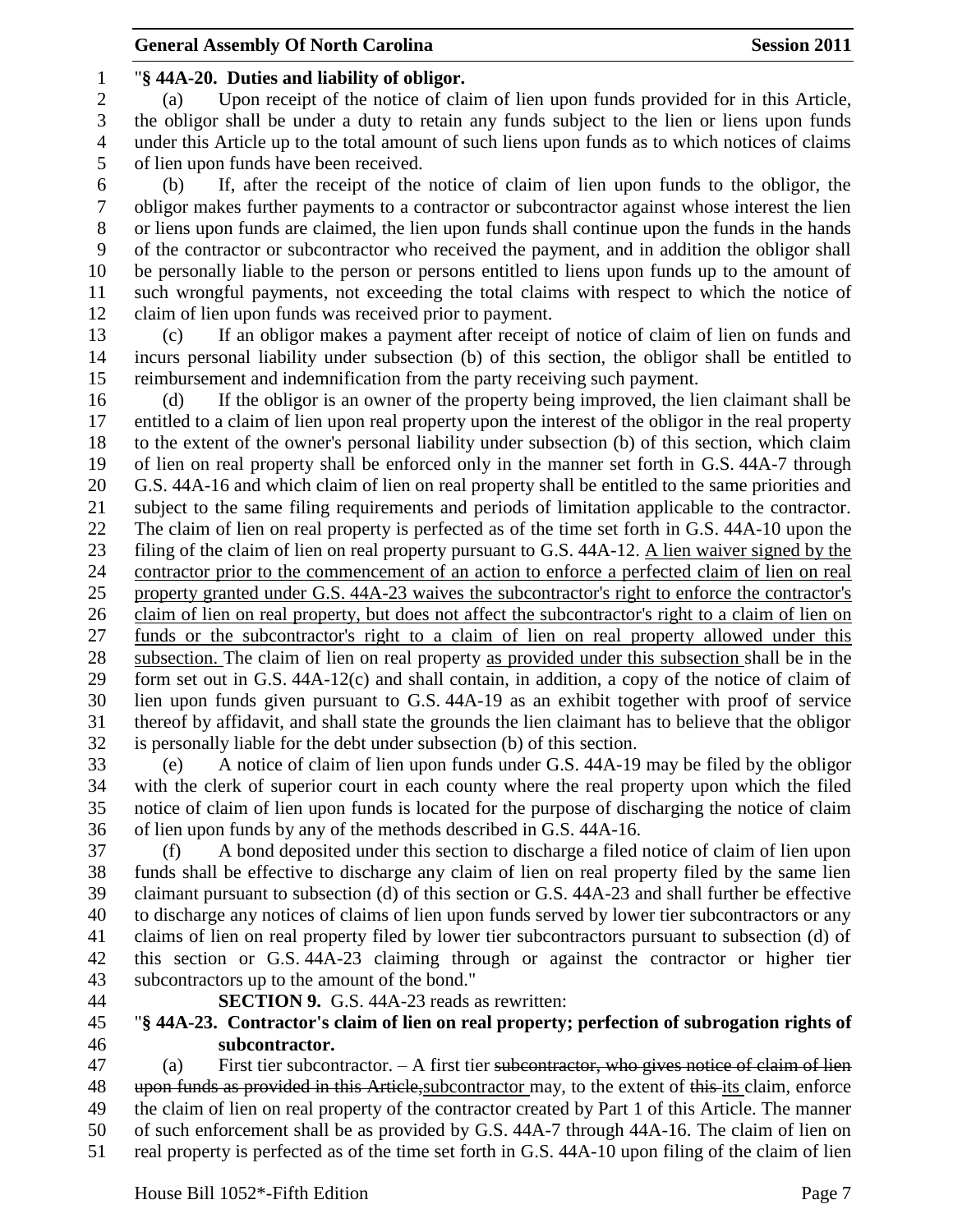|                                                                                                    |                                     |            |                                                                     | <b>Session 2011</b>                                                                                                                                                                                                                                                                                                                                                                                                                                                                                                                                                                                                                                                                                                                                                                                                                                                                                                                                                                                                                                                                                                                                                                                                                                                                                                                                                                                                                                                                                                                                                                                                                                                                                                                                                                                                                                                                                                                                                                                                                                                                                                                                                                                                                                                                                                                                                                                                                                                                                                                                                                                                                                                                                                                                                                                                                                                                                                                                                                                                                                                                                                                   |
|----------------------------------------------------------------------------------------------------|-------------------------------------|------------|---------------------------------------------------------------------|---------------------------------------------------------------------------------------------------------------------------------------------------------------------------------------------------------------------------------------------------------------------------------------------------------------------------------------------------------------------------------------------------------------------------------------------------------------------------------------------------------------------------------------------------------------------------------------------------------------------------------------------------------------------------------------------------------------------------------------------------------------------------------------------------------------------------------------------------------------------------------------------------------------------------------------------------------------------------------------------------------------------------------------------------------------------------------------------------------------------------------------------------------------------------------------------------------------------------------------------------------------------------------------------------------------------------------------------------------------------------------------------------------------------------------------------------------------------------------------------------------------------------------------------------------------------------------------------------------------------------------------------------------------------------------------------------------------------------------------------------------------------------------------------------------------------------------------------------------------------------------------------------------------------------------------------------------------------------------------------------------------------------------------------------------------------------------------------------------------------------------------------------------------------------------------------------------------------------------------------------------------------------------------------------------------------------------------------------------------------------------------------------------------------------------------------------------------------------------------------------------------------------------------------------------------------------------------------------------------------------------------------------------------------------------------------------------------------------------------------------------------------------------------------------------------------------------------------------------------------------------------------------------------------------------------------------------------------------------------------------------------------------------------------------------------------------------------------------------------------------------------|
|                                                                                                    |                                     |            |                                                                     |                                                                                                                                                                                                                                                                                                                                                                                                                                                                                                                                                                                                                                                                                                                                                                                                                                                                                                                                                                                                                                                                                                                                                                                                                                                                                                                                                                                                                                                                                                                                                                                                                                                                                                                                                                                                                                                                                                                                                                                                                                                                                                                                                                                                                                                                                                                                                                                                                                                                                                                                                                                                                                                                                                                                                                                                                                                                                                                                                                                                                                                                                                                                       |
|                                                                                                    |                                     |            |                                                                     |                                                                                                                                                                                                                                                                                                                                                                                                                                                                                                                                                                                                                                                                                                                                                                                                                                                                                                                                                                                                                                                                                                                                                                                                                                                                                                                                                                                                                                                                                                                                                                                                                                                                                                                                                                                                                                                                                                                                                                                                                                                                                                                                                                                                                                                                                                                                                                                                                                                                                                                                                                                                                                                                                                                                                                                                                                                                                                                                                                                                                                                                                                                                       |
|                                                                                                    |                                     |            |                                                                     |                                                                                                                                                                                                                                                                                                                                                                                                                                                                                                                                                                                                                                                                                                                                                                                                                                                                                                                                                                                                                                                                                                                                                                                                                                                                                                                                                                                                                                                                                                                                                                                                                                                                                                                                                                                                                                                                                                                                                                                                                                                                                                                                                                                                                                                                                                                                                                                                                                                                                                                                                                                                                                                                                                                                                                                                                                                                                                                                                                                                                                                                                                                                       |
|                                                                                                    |                                     |            |                                                                     |                                                                                                                                                                                                                                                                                                                                                                                                                                                                                                                                                                                                                                                                                                                                                                                                                                                                                                                                                                                                                                                                                                                                                                                                                                                                                                                                                                                                                                                                                                                                                                                                                                                                                                                                                                                                                                                                                                                                                                                                                                                                                                                                                                                                                                                                                                                                                                                                                                                                                                                                                                                                                                                                                                                                                                                                                                                                                                                                                                                                                                                                                                                                       |
| furnishing of labor or materials on the real property by the contractor through which the claim    |                                     |            |                                                                     |                                                                                                                                                                                                                                                                                                                                                                                                                                                                                                                                                                                                                                                                                                                                                                                                                                                                                                                                                                                                                                                                                                                                                                                                                                                                                                                                                                                                                                                                                                                                                                                                                                                                                                                                                                                                                                                                                                                                                                                                                                                                                                                                                                                                                                                                                                                                                                                                                                                                                                                                                                                                                                                                                                                                                                                                                                                                                                                                                                                                                                                                                                                                       |
| of lien on real property is being asserted. Upon the filing of the claim of lien on real property, |                                     |            |                                                                     |                                                                                                                                                                                                                                                                                                                                                                                                                                                                                                                                                                                                                                                                                                                                                                                                                                                                                                                                                                                                                                                                                                                                                                                                                                                                                                                                                                                                                                                                                                                                                                                                                                                                                                                                                                                                                                                                                                                                                                                                                                                                                                                                                                                                                                                                                                                                                                                                                                                                                                                                                                                                                                                                                                                                                                                                                                                                                                                                                                                                                                                                                                                                       |
| with the notice of claim of lien upon funds attached, property and the commencement of the         |                                     |            |                                                                     |                                                                                                                                                                                                                                                                                                                                                                                                                                                                                                                                                                                                                                                                                                                                                                                                                                                                                                                                                                                                                                                                                                                                                                                                                                                                                                                                                                                                                                                                                                                                                                                                                                                                                                                                                                                                                                                                                                                                                                                                                                                                                                                                                                                                                                                                                                                                                                                                                                                                                                                                                                                                                                                                                                                                                                                                                                                                                                                                                                                                                                                                                                                                       |
|                                                                                                    |                                     |            |                                                                     |                                                                                                                                                                                                                                                                                                                                                                                                                                                                                                                                                                                                                                                                                                                                                                                                                                                                                                                                                                                                                                                                                                                                                                                                                                                                                                                                                                                                                                                                                                                                                                                                                                                                                                                                                                                                                                                                                                                                                                                                                                                                                                                                                                                                                                                                                                                                                                                                                                                                                                                                                                                                                                                                                                                                                                                                                                                                                                                                                                                                                                                                                                                                       |
|                                                                                                    |                                     |            |                                                                     |                                                                                                                                                                                                                                                                                                                                                                                                                                                                                                                                                                                                                                                                                                                                                                                                                                                                                                                                                                                                                                                                                                                                                                                                                                                                                                                                                                                                                                                                                                                                                                                                                                                                                                                                                                                                                                                                                                                                                                                                                                                                                                                                                                                                                                                                                                                                                                                                                                                                                                                                                                                                                                                                                                                                                                                                                                                                                                                                                                                                                                                                                                                                       |
|                                                                                                    |                                     |            |                                                                     |                                                                                                                                                                                                                                                                                                                                                                                                                                                                                                                                                                                                                                                                                                                                                                                                                                                                                                                                                                                                                                                                                                                                                                                                                                                                                                                                                                                                                                                                                                                                                                                                                                                                                                                                                                                                                                                                                                                                                                                                                                                                                                                                                                                                                                                                                                                                                                                                                                                                                                                                                                                                                                                                                                                                                                                                                                                                                                                                                                                                                                                                                                                                       |
|                                                                                                    |                                     |            |                                                                     |                                                                                                                                                                                                                                                                                                                                                                                                                                                                                                                                                                                                                                                                                                                                                                                                                                                                                                                                                                                                                                                                                                                                                                                                                                                                                                                                                                                                                                                                                                                                                                                                                                                                                                                                                                                                                                                                                                                                                                                                                                                                                                                                                                                                                                                                                                                                                                                                                                                                                                                                                                                                                                                                                                                                                                                                                                                                                                                                                                                                                                                                                                                                       |
|                                                                                                    |                                     |            |                                                                     |                                                                                                                                                                                                                                                                                                                                                                                                                                                                                                                                                                                                                                                                                                                                                                                                                                                                                                                                                                                                                                                                                                                                                                                                                                                                                                                                                                                                                                                                                                                                                                                                                                                                                                                                                                                                                                                                                                                                                                                                                                                                                                                                                                                                                                                                                                                                                                                                                                                                                                                                                                                                                                                                                                                                                                                                                                                                                                                                                                                                                                                                                                                                       |
|                                                                                                    |                                     |            |                                                                     |                                                                                                                                                                                                                                                                                                                                                                                                                                                                                                                                                                                                                                                                                                                                                                                                                                                                                                                                                                                                                                                                                                                                                                                                                                                                                                                                                                                                                                                                                                                                                                                                                                                                                                                                                                                                                                                                                                                                                                                                                                                                                                                                                                                                                                                                                                                                                                                                                                                                                                                                                                                                                                                                                                                                                                                                                                                                                                                                                                                                                                                                                                                                       |
|                                                                                                    |                                     |            |                                                                     |                                                                                                                                                                                                                                                                                                                                                                                                                                                                                                                                                                                                                                                                                                                                                                                                                                                                                                                                                                                                                                                                                                                                                                                                                                                                                                                                                                                                                                                                                                                                                                                                                                                                                                                                                                                                                                                                                                                                                                                                                                                                                                                                                                                                                                                                                                                                                                                                                                                                                                                                                                                                                                                                                                                                                                                                                                                                                                                                                                                                                                                                                                                                       |
|                                                                                                    |                                     |            |                                                                     |                                                                                                                                                                                                                                                                                                                                                                                                                                                                                                                                                                                                                                                                                                                                                                                                                                                                                                                                                                                                                                                                                                                                                                                                                                                                                                                                                                                                                                                                                                                                                                                                                                                                                                                                                                                                                                                                                                                                                                                                                                                                                                                                                                                                                                                                                                                                                                                                                                                                                                                                                                                                                                                                                                                                                                                                                                                                                                                                                                                                                                                                                                                                       |
|                                                                                                    |                                     |            |                                                                     |                                                                                                                                                                                                                                                                                                                                                                                                                                                                                                                                                                                                                                                                                                                                                                                                                                                                                                                                                                                                                                                                                                                                                                                                                                                                                                                                                                                                                                                                                                                                                                                                                                                                                                                                                                                                                                                                                                                                                                                                                                                                                                                                                                                                                                                                                                                                                                                                                                                                                                                                                                                                                                                                                                                                                                                                                                                                                                                                                                                                                                                                                                                                       |
|                                                                                                    |                                     |            |                                                                     |                                                                                                                                                                                                                                                                                                                                                                                                                                                                                                                                                                                                                                                                                                                                                                                                                                                                                                                                                                                                                                                                                                                                                                                                                                                                                                                                                                                                                                                                                                                                                                                                                                                                                                                                                                                                                                                                                                                                                                                                                                                                                                                                                                                                                                                                                                                                                                                                                                                                                                                                                                                                                                                                                                                                                                                                                                                                                                                                                                                                                                                                                                                                       |
|                                                                                                    |                                     |            |                                                                     |                                                                                                                                                                                                                                                                                                                                                                                                                                                                                                                                                                                                                                                                                                                                                                                                                                                                                                                                                                                                                                                                                                                                                                                                                                                                                                                                                                                                                                                                                                                                                                                                                                                                                                                                                                                                                                                                                                                                                                                                                                                                                                                                                                                                                                                                                                                                                                                                                                                                                                                                                                                                                                                                                                                                                                                                                                                                                                                                                                                                                                                                                                                                       |
|                                                                                                    |                                     |            |                                                                     |                                                                                                                                                                                                                                                                                                                                                                                                                                                                                                                                                                                                                                                                                                                                                                                                                                                                                                                                                                                                                                                                                                                                                                                                                                                                                                                                                                                                                                                                                                                                                                                                                                                                                                                                                                                                                                                                                                                                                                                                                                                                                                                                                                                                                                                                                                                                                                                                                                                                                                                                                                                                                                                                                                                                                                                                                                                                                                                                                                                                                                                                                                                                       |
|                                                                                                    |                                     |            |                                                                     |                                                                                                                                                                                                                                                                                                                                                                                                                                                                                                                                                                                                                                                                                                                                                                                                                                                                                                                                                                                                                                                                                                                                                                                                                                                                                                                                                                                                                                                                                                                                                                                                                                                                                                                                                                                                                                                                                                                                                                                                                                                                                                                                                                                                                                                                                                                                                                                                                                                                                                                                                                                                                                                                                                                                                                                                                                                                                                                                                                                                                                                                                                                                       |
|                                                                                                    |                                     |            |                                                                     |                                                                                                                                                                                                                                                                                                                                                                                                                                                                                                                                                                                                                                                                                                                                                                                                                                                                                                                                                                                                                                                                                                                                                                                                                                                                                                                                                                                                                                                                                                                                                                                                                                                                                                                                                                                                                                                                                                                                                                                                                                                                                                                                                                                                                                                                                                                                                                                                                                                                                                                                                                                                                                                                                                                                                                                                                                                                                                                                                                                                                                                                                                                                       |
|                                                                                                    |                                     |            |                                                                     |                                                                                                                                                                                                                                                                                                                                                                                                                                                                                                                                                                                                                                                                                                                                                                                                                                                                                                                                                                                                                                                                                                                                                                                                                                                                                                                                                                                                                                                                                                                                                                                                                                                                                                                                                                                                                                                                                                                                                                                                                                                                                                                                                                                                                                                                                                                                                                                                                                                                                                                                                                                                                                                                                                                                                                                                                                                                                                                                                                                                                                                                                                                                       |
|                                                                                                    |                                     |            |                                                                     |                                                                                                                                                                                                                                                                                                                                                                                                                                                                                                                                                                                                                                                                                                                                                                                                                                                                                                                                                                                                                                                                                                                                                                                                                                                                                                                                                                                                                                                                                                                                                                                                                                                                                                                                                                                                                                                                                                                                                                                                                                                                                                                                                                                                                                                                                                                                                                                                                                                                                                                                                                                                                                                                                                                                                                                                                                                                                                                                                                                                                                                                                                                                       |
|                                                                                                    |                                     |            |                                                                     |                                                                                                                                                                                                                                                                                                                                                                                                                                                                                                                                                                                                                                                                                                                                                                                                                                                                                                                                                                                                                                                                                                                                                                                                                                                                                                                                                                                                                                                                                                                                                                                                                                                                                                                                                                                                                                                                                                                                                                                                                                                                                                                                                                                                                                                                                                                                                                                                                                                                                                                                                                                                                                                                                                                                                                                                                                                                                                                                                                                                                                                                                                                                       |
|                                                                                                    |                                     |            |                                                                     |                                                                                                                                                                                                                                                                                                                                                                                                                                                                                                                                                                                                                                                                                                                                                                                                                                                                                                                                                                                                                                                                                                                                                                                                                                                                                                                                                                                                                                                                                                                                                                                                                                                                                                                                                                                                                                                                                                                                                                                                                                                                                                                                                                                                                                                                                                                                                                                                                                                                                                                                                                                                                                                                                                                                                                                                                                                                                                                                                                                                                                                                                                                                       |
|                                                                                                    |                                     |            |                                                                     |                                                                                                                                                                                                                                                                                                                                                                                                                                                                                                                                                                                                                                                                                                                                                                                                                                                                                                                                                                                                                                                                                                                                                                                                                                                                                                                                                                                                                                                                                                                                                                                                                                                                                                                                                                                                                                                                                                                                                                                                                                                                                                                                                                                                                                                                                                                                                                                                                                                                                                                                                                                                                                                                                                                                                                                                                                                                                                                                                                                                                                                                                                                                       |
|                                                                                                    |                                     |            |                                                                     |                                                                                                                                                                                                                                                                                                                                                                                                                                                                                                                                                                                                                                                                                                                                                                                                                                                                                                                                                                                                                                                                                                                                                                                                                                                                                                                                                                                                                                                                                                                                                                                                                                                                                                                                                                                                                                                                                                                                                                                                                                                                                                                                                                                                                                                                                                                                                                                                                                                                                                                                                                                                                                                                                                                                                                                                                                                                                                                                                                                                                                                                                                                                       |
|                                                                                                    |                                     |            |                                                                     |                                                                                                                                                                                                                                                                                                                                                                                                                                                                                                                                                                                                                                                                                                                                                                                                                                                                                                                                                                                                                                                                                                                                                                                                                                                                                                                                                                                                                                                                                                                                                                                                                                                                                                                                                                                                                                                                                                                                                                                                                                                                                                                                                                                                                                                                                                                                                                                                                                                                                                                                                                                                                                                                                                                                                                                                                                                                                                                                                                                                                                                                                                                                       |
|                                                                                                    |                                     |            |                                                                     |                                                                                                                                                                                                                                                                                                                                                                                                                                                                                                                                                                                                                                                                                                                                                                                                                                                                                                                                                                                                                                                                                                                                                                                                                                                                                                                                                                                                                                                                                                                                                                                                                                                                                                                                                                                                                                                                                                                                                                                                                                                                                                                                                                                                                                                                                                                                                                                                                                                                                                                                                                                                                                                                                                                                                                                                                                                                                                                                                                                                                                                                                                                                       |
|                                                                                                    |                                     |            |                                                                     |                                                                                                                                                                                                                                                                                                                                                                                                                                                                                                                                                                                                                                                                                                                                                                                                                                                                                                                                                                                                                                                                                                                                                                                                                                                                                                                                                                                                                                                                                                                                                                                                                                                                                                                                                                                                                                                                                                                                                                                                                                                                                                                                                                                                                                                                                                                                                                                                                                                                                                                                                                                                                                                                                                                                                                                                                                                                                                                                                                                                                                                                                                                                       |
|                                                                                                    |                                     |            |                                                                     |                                                                                                                                                                                                                                                                                                                                                                                                                                                                                                                                                                                                                                                                                                                                                                                                                                                                                                                                                                                                                                                                                                                                                                                                                                                                                                                                                                                                                                                                                                                                                                                                                                                                                                                                                                                                                                                                                                                                                                                                                                                                                                                                                                                                                                                                                                                                                                                                                                                                                                                                                                                                                                                                                                                                                                                                                                                                                                                                                                                                                                                                                                                                       |
|                                                                                                    |                                     |            |                                                                     |                                                                                                                                                                                                                                                                                                                                                                                                                                                                                                                                                                                                                                                                                                                                                                                                                                                                                                                                                                                                                                                                                                                                                                                                                                                                                                                                                                                                                                                                                                                                                                                                                                                                                                                                                                                                                                                                                                                                                                                                                                                                                                                                                                                                                                                                                                                                                                                                                                                                                                                                                                                                                                                                                                                                                                                                                                                                                                                                                                                                                                                                                                                                       |
|                                                                                                    |                                     |            |                                                                     |                                                                                                                                                                                                                                                                                                                                                                                                                                                                                                                                                                                                                                                                                                                                                                                                                                                                                                                                                                                                                                                                                                                                                                                                                                                                                                                                                                                                                                                                                                                                                                                                                                                                                                                                                                                                                                                                                                                                                                                                                                                                                                                                                                                                                                                                                                                                                                                                                                                                                                                                                                                                                                                                                                                                                                                                                                                                                                                                                                                                                                                                                                                                       |
|                                                                                                    |                                     |            |                                                                     |                                                                                                                                                                                                                                                                                                                                                                                                                                                                                                                                                                                                                                                                                                                                                                                                                                                                                                                                                                                                                                                                                                                                                                                                                                                                                                                                                                                                                                                                                                                                                                                                                                                                                                                                                                                                                                                                                                                                                                                                                                                                                                                                                                                                                                                                                                                                                                                                                                                                                                                                                                                                                                                                                                                                                                                                                                                                                                                                                                                                                                                                                                                                       |
|                                                                                                    |                                     |            |                                                                     |                                                                                                                                                                                                                                                                                                                                                                                                                                                                                                                                                                                                                                                                                                                                                                                                                                                                                                                                                                                                                                                                                                                                                                                                                                                                                                                                                                                                                                                                                                                                                                                                                                                                                                                                                                                                                                                                                                                                                                                                                                                                                                                                                                                                                                                                                                                                                                                                                                                                                                                                                                                                                                                                                                                                                                                                                                                                                                                                                                                                                                                                                                                                       |
|                                                                                                    |                                     |            |                                                                     |                                                                                                                                                                                                                                                                                                                                                                                                                                                                                                                                                                                                                                                                                                                                                                                                                                                                                                                                                                                                                                                                                                                                                                                                                                                                                                                                                                                                                                                                                                                                                                                                                                                                                                                                                                                                                                                                                                                                                                                                                                                                                                                                                                                                                                                                                                                                                                                                                                                                                                                                                                                                                                                                                                                                                                                                                                                                                                                                                                                                                                                                                                                                       |
|                                                                                                    |                                     |            |                                                                     |                                                                                                                                                                                                                                                                                                                                                                                                                                                                                                                                                                                                                                                                                                                                                                                                                                                                                                                                                                                                                                                                                                                                                                                                                                                                                                                                                                                                                                                                                                                                                                                                                                                                                                                                                                                                                                                                                                                                                                                                                                                                                                                                                                                                                                                                                                                                                                                                                                                                                                                                                                                                                                                                                                                                                                                                                                                                                                                                                                                                                                                                                                                                       |
|                                                                                                    |                                     |            |                                                                     |                                                                                                                                                                                                                                                                                                                                                                                                                                                                                                                                                                                                                                                                                                                                                                                                                                                                                                                                                                                                                                                                                                                                                                                                                                                                                                                                                                                                                                                                                                                                                                                                                                                                                                                                                                                                                                                                                                                                                                                                                                                                                                                                                                                                                                                                                                                                                                                                                                                                                                                                                                                                                                                                                                                                                                                                                                                                                                                                                                                                                                                                                                                                       |
|                                                                                                    |                                     |            |                                                                     |                                                                                                                                                                                                                                                                                                                                                                                                                                                                                                                                                                                                                                                                                                                                                                                                                                                                                                                                                                                                                                                                                                                                                                                                                                                                                                                                                                                                                                                                                                                                                                                                                                                                                                                                                                                                                                                                                                                                                                                                                                                                                                                                                                                                                                                                                                                                                                                                                                                                                                                                                                                                                                                                                                                                                                                                                                                                                                                                                                                                                                                                                                                                       |
|                                                                                                    |                                     |            |                                                                     |                                                                                                                                                                                                                                                                                                                                                                                                                                                                                                                                                                                                                                                                                                                                                                                                                                                                                                                                                                                                                                                                                                                                                                                                                                                                                                                                                                                                                                                                                                                                                                                                                                                                                                                                                                                                                                                                                                                                                                                                                                                                                                                                                                                                                                                                                                                                                                                                                                                                                                                                                                                                                                                                                                                                                                                                                                                                                                                                                                                                                                                                                                                                       |
|                                                                                                    |                                     |            |                                                                     |                                                                                                                                                                                                                                                                                                                                                                                                                                                                                                                                                                                                                                                                                                                                                                                                                                                                                                                                                                                                                                                                                                                                                                                                                                                                                                                                                                                                                                                                                                                                                                                                                                                                                                                                                                                                                                                                                                                                                                                                                                                                                                                                                                                                                                                                                                                                                                                                                                                                                                                                                                                                                                                                                                                                                                                                                                                                                                                                                                                                                                                                                                                                       |
|                                                                                                    |                                     |            |                                                                     |                                                                                                                                                                                                                                                                                                                                                                                                                                                                                                                                                                                                                                                                                                                                                                                                                                                                                                                                                                                                                                                                                                                                                                                                                                                                                                                                                                                                                                                                                                                                                                                                                                                                                                                                                                                                                                                                                                                                                                                                                                                                                                                                                                                                                                                                                                                                                                                                                                                                                                                                                                                                                                                                                                                                                                                                                                                                                                                                                                                                                                                                                                                                       |
|                                                                                                    |                                     |            |                                                                     |                                                                                                                                                                                                                                                                                                                                                                                                                                                                                                                                                                                                                                                                                                                                                                                                                                                                                                                                                                                                                                                                                                                                                                                                                                                                                                                                                                                                                                                                                                                                                                                                                                                                                                                                                                                                                                                                                                                                                                                                                                                                                                                                                                                                                                                                                                                                                                                                                                                                                                                                                                                                                                                                                                                                                                                                                                                                                                                                                                                                                                                                                                                                       |
|                                                                                                    |                                     |            |                                                                     |                                                                                                                                                                                                                                                                                                                                                                                                                                                                                                                                                                                                                                                                                                                                                                                                                                                                                                                                                                                                                                                                                                                                                                                                                                                                                                                                                                                                                                                                                                                                                                                                                                                                                                                                                                                                                                                                                                                                                                                                                                                                                                                                                                                                                                                                                                                                                                                                                                                                                                                                                                                                                                                                                                                                                                                                                                                                                                                                                                                                                                                                                                                                       |
|                                                                                                    |                                     |            |                                                                     |                                                                                                                                                                                                                                                                                                                                                                                                                                                                                                                                                                                                                                                                                                                                                                                                                                                                                                                                                                                                                                                                                                                                                                                                                                                                                                                                                                                                                                                                                                                                                                                                                                                                                                                                                                                                                                                                                                                                                                                                                                                                                                                                                                                                                                                                                                                                                                                                                                                                                                                                                                                                                                                                                                                                                                                                                                                                                                                                                                                                                                                                                                                                       |
|                                                                                                    |                                     |            |                                                                     |                                                                                                                                                                                                                                                                                                                                                                                                                                                                                                                                                                                                                                                                                                                                                                                                                                                                                                                                                                                                                                                                                                                                                                                                                                                                                                                                                                                                                                                                                                                                                                                                                                                                                                                                                                                                                                                                                                                                                                                                                                                                                                                                                                                                                                                                                                                                                                                                                                                                                                                                                                                                                                                                                                                                                                                                                                                                                                                                                                                                                                                                                                                                       |
|                                                                                                    |                                     |            |                                                                     |                                                                                                                                                                                                                                                                                                                                                                                                                                                                                                                                                                                                                                                                                                                                                                                                                                                                                                                                                                                                                                                                                                                                                                                                                                                                                                                                                                                                                                                                                                                                                                                                                                                                                                                                                                                                                                                                                                                                                                                                                                                                                                                                                                                                                                                                                                                                                                                                                                                                                                                                                                                                                                                                                                                                                                                                                                                                                                                                                                                                                                                                                                                                       |
|                                                                                                    |                                     |            |                                                                     |                                                                                                                                                                                                                                                                                                                                                                                                                                                                                                                                                                                                                                                                                                                                                                                                                                                                                                                                                                                                                                                                                                                                                                                                                                                                                                                                                                                                                                                                                                                                                                                                                                                                                                                                                                                                                                                                                                                                                                                                                                                                                                                                                                                                                                                                                                                                                                                                                                                                                                                                                                                                                                                                                                                                                                                                                                                                                                                                                                                                                                                                                                                                       |
|                                                                                                    |                                     |            |                                                                     |                                                                                                                                                                                                                                                                                                                                                                                                                                                                                                                                                                                                                                                                                                                                                                                                                                                                                                                                                                                                                                                                                                                                                                                                                                                                                                                                                                                                                                                                                                                                                                                                                                                                                                                                                                                                                                                                                                                                                                                                                                                                                                                                                                                                                                                                                                                                                                                                                                                                                                                                                                                                                                                                                                                                                                                                                                                                                                                                                                                                                                                                                                                                       |
|                                                                                                    |                                     |            |                                                                     |                                                                                                                                                                                                                                                                                                                                                                                                                                                                                                                                                                                                                                                                                                                                                                                                                                                                                                                                                                                                                                                                                                                                                                                                                                                                                                                                                                                                                                                                                                                                                                                                                                                                                                                                                                                                                                                                                                                                                                                                                                                                                                                                                                                                                                                                                                                                                                                                                                                                                                                                                                                                                                                                                                                                                                                                                                                                                                                                                                                                                                                                                                                                       |
|                                                                                                    |                                     |            |                                                                     |                                                                                                                                                                                                                                                                                                                                                                                                                                                                                                                                                                                                                                                                                                                                                                                                                                                                                                                                                                                                                                                                                                                                                                                                                                                                                                                                                                                                                                                                                                                                                                                                                                                                                                                                                                                                                                                                                                                                                                                                                                                                                                                                                                                                                                                                                                                                                                                                                                                                                                                                                                                                                                                                                                                                                                                                                                                                                                                                                                                                                                                                                                                                       |
|                                                                                                    | (b)<br>"(1)<br>"(2)<br>"(3)<br>"(4) | (1)<br>(2) | a.<br>$\mathbf b$ .<br>Contract is recorded:<br>"Dated:____________ | <b>General Assembly Of North Carolina</b><br>on real property pursuant to G.S. 44A-12. When completing the claim of lien on real property<br>form, the subcontractor may use as the date upon which labor or materials were first or last<br>furnished on the real property either the date of the first or last furnishing of labor or materials<br>on the real property by the subcontractor making the claim or the date of the first or last<br>action, no action of the contractor shall be effective to prejudice the rights of the subcontractor<br>without his written consent.<br>Second or third tier subcontractor. -<br>A second or third tier subcontractor, who gives notice of claim of lien upon<br>funds as provided in this Article, subcontractor may, to the extent of his<br>claim, enforce the claim of lien on real property of the contractor created by<br>Part 1 of Article 2 of the Chapter except when:<br>The <u>owner or contractor</u> , within 30 days following the date the<br>building permit is issued for the improvement of the real property<br>involved, involved or within 30 days following the date the<br>contractor is awarded the contract for the improvement of the real<br>property involved, whichever is later, posts on the property in a<br>visible location adjacent to the posted building permit-permit, if a<br>permit is required, and files in the office of the clerk of superior court<br>in each county wherein the real property to be improved is located, a<br>completed and signed notice of contract form and the second or third<br>tier subcontractor fails to serve upon the contractor a completed and<br>signed notice of subcontract form by the same means of service as<br>described in G.S. $44A-19(d)$ ; or<br>After the posting and filing of a signed notice of contract and the<br>service upon the contractor of a signed notice of subcontract, the<br>contractor serves upon the second or third tier subcontractor, within<br>five days following each subsequent payment, by the same means of<br>service as described in G.S. 44A-19(d), the written notice of payment<br>setting forth the date of payment and the period for which payment is<br>made as requested in the notice of subcontract form set forth herein.<br>The form of the notice of contract to be so utilized under this section shall be<br>substantially as follows and the fee for filing the same with the clerk of<br>superior court shall be the same as charged for filing a claim of lien on real<br>property:<br>"NOTICE OF CONTRACT<br>Name and address of the Contractor:<br>Name and address of the owner of the real property at the time this Notice of<br>General description of the real property to be improved (street address, tax map lot<br>and block number, reference to recorded instrument, or any other description that reasonably<br>identifies the real property):<br>Name and address of the person, firm or corporation filing this Notice of Contract:<br>"Contractor<br>"Filed this the day of ________, _____.<br>Clerk of Superior Court" |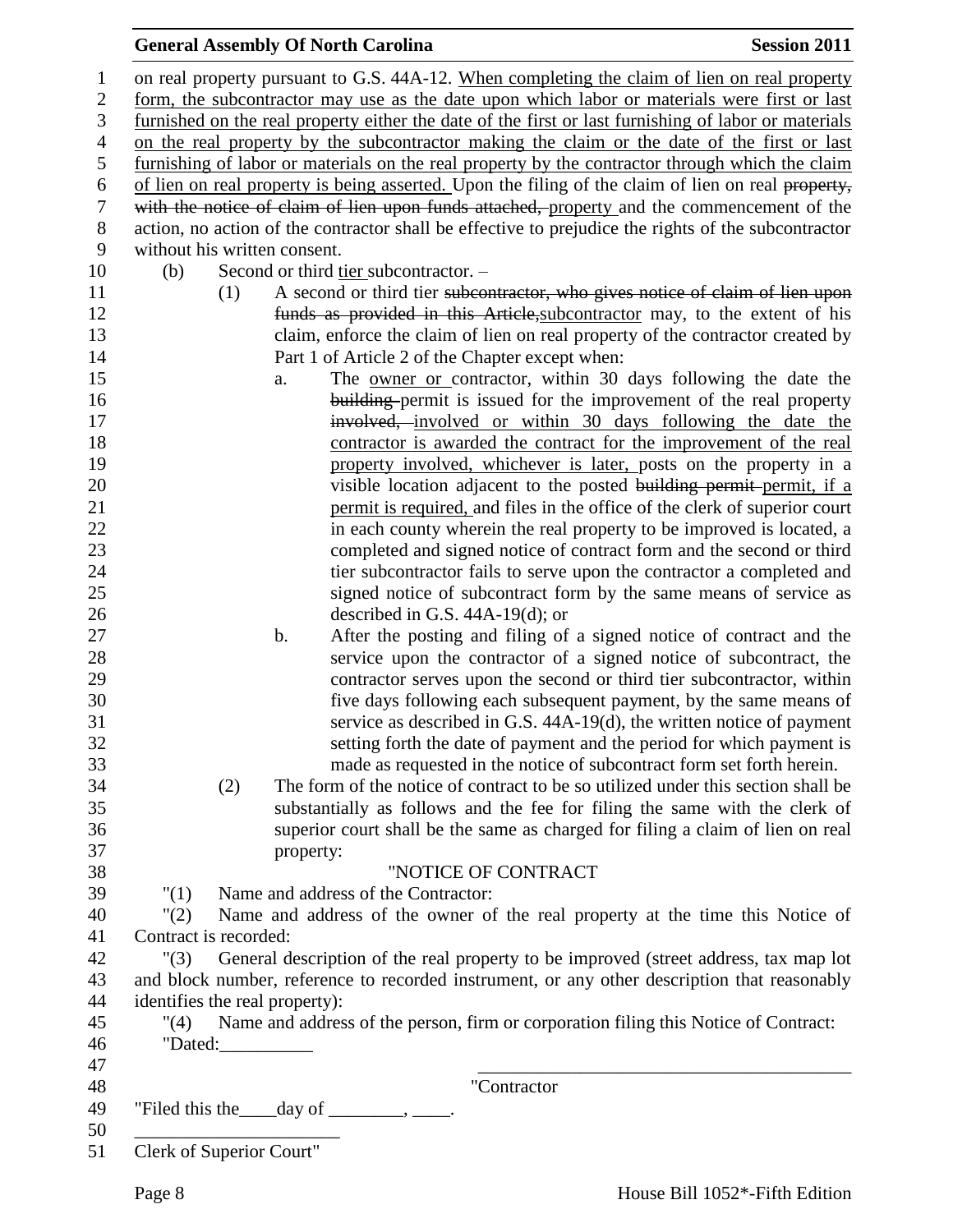|                | <b>General Assembly Of North Carolina</b>                                                                                                                                           | <b>Session 2011</b> |
|----------------|-------------------------------------------------------------------------------------------------------------------------------------------------------------------------------------|---------------------|
| $\mathbf{1}$   | The form of the notice of subcontract to be so utilized under this section<br>(3)                                                                                                   |                     |
| $\overline{2}$ | shall be substantially as follows:                                                                                                                                                  |                     |
| 3              | "NOTICE OF SUBCONTRACT                                                                                                                                                              |                     |
| $\overline{4}$ | $"(1)$ Name and address of the subcontractor:                                                                                                                                       |                     |
| 5              | "(2) General description of the real property where on which the labor was performed or the                                                                                         |                     |
| 6              | material was furnished (street address, tax map lot and block number, reference to recorded                                                                                         |                     |
| 7              | instrument, or any description that reasonably identifies the real property):                                                                                                       |                     |
| $8\,$          | "(3)                                                                                                                                                                                |                     |
| 9              | " $(i)$<br>General description of the subcontractor's contract, including the names of                                                                                              |                     |
| 10             | the parties thereto:                                                                                                                                                                |                     |
| 11             | General description of the labor and material performed and furnished<br>"(ii)                                                                                                      |                     |
| 12             | thereunder:                                                                                                                                                                         |                     |
| 13             | "(4) Request is hereby made by the undersigned subcontractor that he be notified in writing                                                                                         |                     |
| 14             | by the contractor of, and within five days following, each subsequent payment by the contractor                                                                                     |                     |
| 15             | to the first tier subcontractor for labor performed or material furnished at the improved real                                                                                      |                     |
| 16<br>17       | property within the above descriptions of such in paragraph $(2)$ and subparagraph $(3)(ii)$ ,<br>respectively, the date payment was made and the period for which payment is made. |                     |
| 18             | "Dated:                                                                                                                                                                             |                     |
| 19             |                                                                                                                                                                                     |                     |
| 20             | Subcontractor"                                                                                                                                                                      |                     |
| 21             | The manner of such enforcement shall be as provided by G.S. 44A-7 through<br>(4)                                                                                                    |                     |
| 22             | G.S. 44A-16. The lien is perfected as of the time set forth in G.S. 44A-10                                                                                                          |                     |
| 23             | upon the filing of a claim of lien on real property pursuant to G.S. 44A-12.                                                                                                        |                     |
| 24             | Upon the filing of the claim of lien on real property, with the notice of claim                                                                                                     |                     |
| 25             | of lien upon funds attached, property and the commencement of the action,                                                                                                           |                     |
| 26             | no action of the contractor shall be effective to prejudice the rights of the                                                                                                       |                     |
| 27             | second or third tier subcontractor without his written consent.                                                                                                                     |                     |
| 28             | A lien waiver signed by the contractor prior to the commencement of an action to<br>(c)                                                                                             |                     |
| 29             | enforce a perfected claim of lien on real property granted under this section waives the                                                                                            |                     |
| 30             | subcontractor's right to enforce the contractor's claim of lien on real property, but does not                                                                                      |                     |
| 31             | affect the subcontractor's right to a claim of lien on funds or the subcontractor's right to a claim                                                                                |                     |
| 32             | of lien on real property allowed under G.S. 44A-20(d)."                                                                                                                             |                     |
| 33             | <b>SECTION 10.</b> G.S. 44A-24 reads as rewritten:                                                                                                                                  |                     |
| 34<br>35       | "§44A-24. False statement a misdemeanor-misdemeanor and grounds for disciplinary<br>action against a licensed contractor or qualifying party.                                       |                     |
| 36             | If any contractor or other person receiving payment from an obligor for an improvement to                                                                                           |                     |
| 37             | real property or from a purchaser for a conveyance of real property with improvements subject                                                                                       |                     |
| 38             | to this Article or to Article 3 of this Chapter shall knowingly furnish to such obligor, purchaser,                                                                                 |                     |
| 39             | or to a lender who obtains a security interest in said real property, or to a title insurance                                                                                       |                     |
| 40             | company insuring title to such real property, a false written statement of the sums due or                                                                                          |                     |
| 41             | claimed to be due for labor or material furnished at the site of improvements to such real                                                                                          |                     |
| 42             | property, then such contractor, subcontractor or other person shall be guilty of a Class 1                                                                                          |                     |
| 43             | misdemeanor. Upon conviction and in the event the court shall grant any defendant a                                                                                                 |                     |
| 44             | suspended sentence, the court may in its discretion include as a condition of such suspension a                                                                                     |                     |
| 45             | provision that the defendant shall reimburse the party who suffered loss on such conditions as                                                                                      |                     |
| 46             | the court shall determine are proper.                                                                                                                                               |                     |
| 47             | The elements of the offense herein stated are the furnishing of the false written statement                                                                                         |                     |
| 48             | with knowledge that it is false and the subsequent or simultaneous receipt of payment from an                                                                                       |                     |
| 49             | obligor or purchaser, and in any purchaser by the person signing the document, a person                                                                                             |                     |
| 50             | directing another to sign the document, or any person or entity for whom the document was                                                                                           |                     |
| 51             | signed. In any criminal prosecution hereunder it shall not be necessary for the State to prove                                                                                      |                     |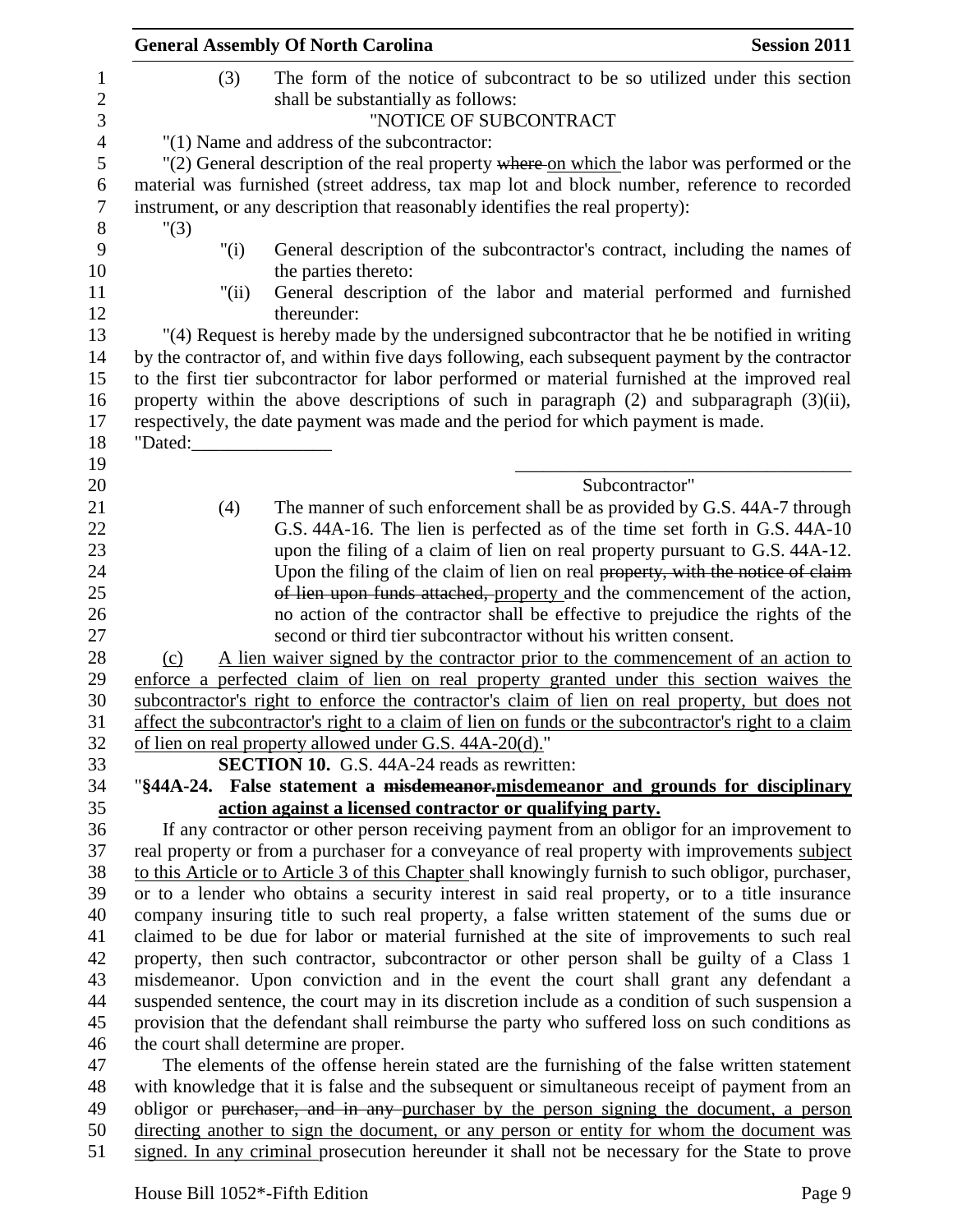that the obligor, purchaser, lender or title insurance company relied upon the false statement or that any person was injured thereby. In addition to the criminal sanctions created by this section, conduct constituting the offense herein stated and causing actual harm to any person by any licensed contractor or qualifying party, as that term is used in Chapter 87 of the General Statutes, shall constitute deceit and misconduct subject to disciplinary action under Chapter 87 of the General Statutes, including revocation, suspension, or restriction of a license or the ability to act as a qualifying party for a license." **SECTION 11.** G.S. 44A-27 reads as rewritten:<br>10 <sup>"§</sup> 44A-27. Actions on payment bonds; service of notice. "**§ 44A-27. Actions on payment bonds; service of notice.** (a) Subject to the provision of subsection (b) hereof, any claimant who has performed labor or furnished materials in the prosecution of the work required by any contract for which a payment bond has been given pursuant to the provisions of this Article, and who has not been paid in full therefor before the expiration of 90 days after the day on which the claimant performed the last such labor or furnished the last such materials for which he claims payment, may bring an action on such payment bond in his own name, to recover any amount due him for such labor or materials and may prosecute such action to final judgment and have execution on the judgment. (b) Any claimant who has a direct contractual relationship with any subcontractor but has no contractual relationship, express or implied, with the contractor may bring an action on the payment bond only if he has given written notice of claim on payment bond to the contractor within 120 days from the date on which the claimant performed the last of the labor or furnished the last of the materials for which he claims payment, stating with substantial accuracy the amount claimed and the name of the person for whom the work was performed or to whom the material was furnished. The contractor shall furnish a copy of the payment bond required by this Article within seven calendar days in response to a written request served by any claimant in accordance with the provisions of subsection (c) of this section. Subject to the exception set forth in subsection (e) of this section, unless the contractor has failed to satisfy its obligation to timely furnish a copy of the payment bond to a claimant upon proper request by the claimant, the claim of such a claimant shall not include labor or materials provided more than 75 days prior to the claimant's service, in accordance with subsections (c) and (d) of this section, of its written notice of public subcontract to the contractor. (c) The noticenotices required by and any requests for copy of payment bond 34 referenced by subsection  $(\theta)$ , (b) of this section, above, shall be served by registered or certified mail, or by signature confirmation as provided by the United States Postal Service, postage prepaid, in an envelope addressed to such contractor at any place where his office is regularly maintained for the transaction of business or to such agent identified in the contractor's project statement referenced in subdivision (1) of subsection (f) of this section or served in any manner provided by law for the service of summons. 40 (d) The form of the notice of public subcontract to be served pursuant to subsection (b) of this section shall be substantially as follows: "NOTICE OF PUBLIC SUBCONTRACT (1) Name and address of the subcontractor giving notice of public subcontract: (2) General description of the real property on which the labor was or is to be performed or the material was or is to be furnished (street address, tax map lot and block number, reference to recorded instrument, or any description that reasonably identifies the real property): (3) General description of the subcontractor's contract, including the names and addresses of the parties thereto: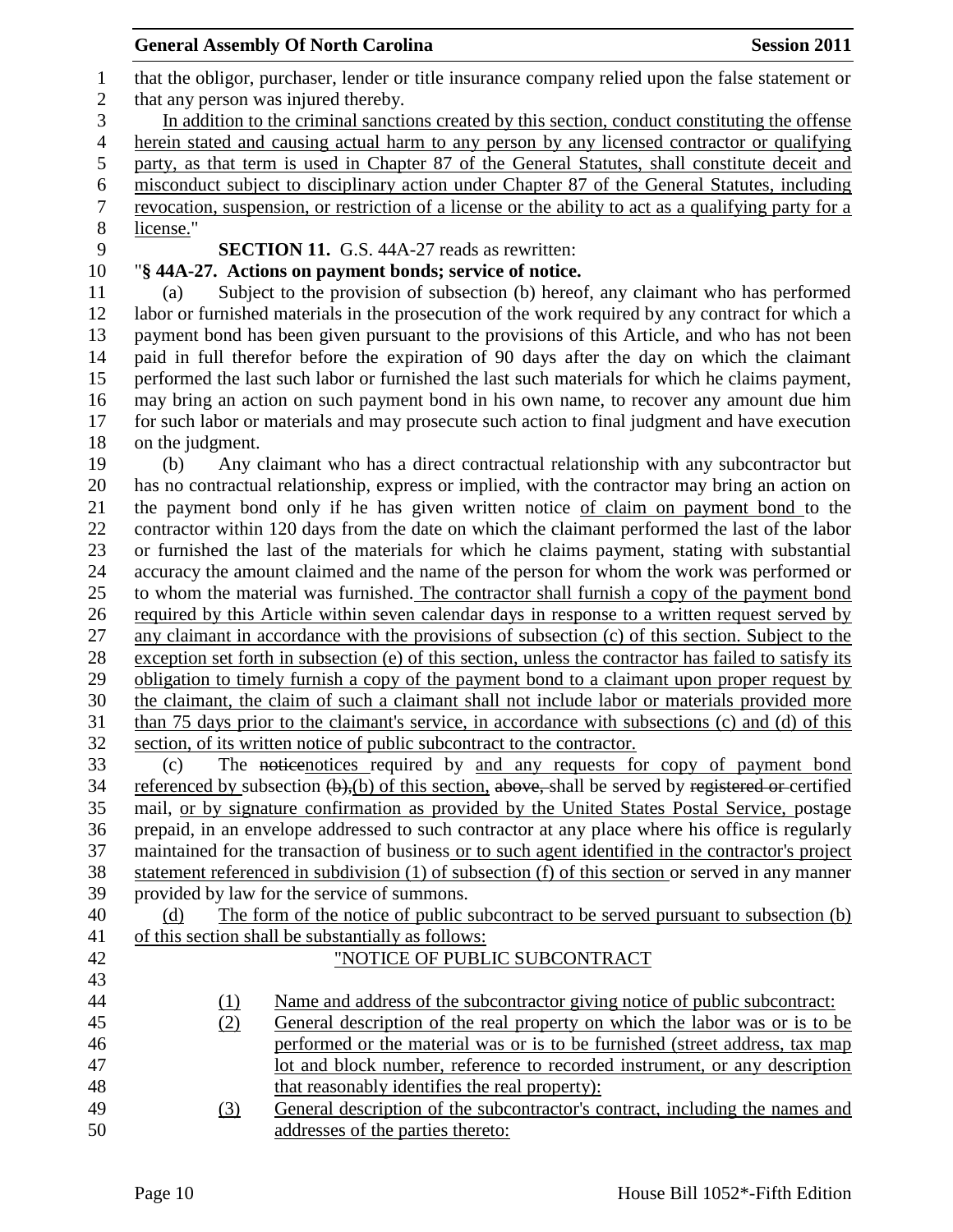|        |     | <b>General Assembly Of North Carolina</b>                                                                                                                                       | <b>Session 2011</b> |
|--------|-----|---------------------------------------------------------------------------------------------------------------------------------------------------------------------------------|---------------------|
|        | (4) | General description of the labor and material performed and furnished<br>thereunder:                                                                                            |                     |
| Dated: |     |                                                                                                                                                                                 |                     |
|        |     |                                                                                                                                                                                 |                     |
|        |     |                                                                                                                                                                                 | Subcontractor"      |
| (e)    |     | Notwithstanding subsections (b), (c), and (d) of this section, the obligation to<br>provide a notice of public subcontract shall not apply to claims of twenty thousand dollars |                     |
|        |     | $(\$20,000)$ or less and, for any claim exceeding twenty thousand dollars $(\$20,000)$ , shall apply                                                                            |                     |
|        |     | only to that portion of the claim in excess of twenty thousand dollars (\$20,000).                                                                                              |                     |
| (f)    |     | In connection with any construction contract for which a bond is required by                                                                                                    |                     |
|        |     | $G.S. 44A-26(a)$ , all of the following shall apply:                                                                                                                            |                     |
|        | (1) | The contractor shall provide to each subcontractor that it engages to perform                                                                                                   |                     |
|        |     | labor or furnish materials in the performance of the construction contract a                                                                                                    |                     |
|        |     | contractor's project statement containing all of the following information:                                                                                                     |                     |
|        |     | The name of the project.<br>a.                                                                                                                                                  |                     |
|        |     | The physical address of the project.<br><u>b.</u>                                                                                                                               |                     |
|        |     | The name of the contracting body.                                                                                                                                               |                     |
|        |     | $\frac{c}{d}$<br>The name of the contractor.                                                                                                                                    |                     |
|        |     | The name, phone number, and mailing address of an agent authorized<br>e.                                                                                                        |                     |
|        |     | by the contractor to accept service of the requests for payment bond,                                                                                                           |                     |
|        |     | the notice of public subcontract, and the notice of claim on payment                                                                                                            |                     |
|        |     | bond referenced in subsection (b) of this section.                                                                                                                              |                     |
|        |     | <u>f.</u><br>The name and address of the principal place of business of the surety                                                                                              |                     |
|        |     | issuing the payment bond required by G.S. $44A-26(a)$ for the                                                                                                                   |                     |
|        |     | construction contract.                                                                                                                                                          |                     |
|        | (2) | Each subcontractor shall provide each subcontractor that it engages to                                                                                                          |                     |
|        |     | perform labor or furnish materials in the performance of the construction                                                                                                       |                     |
|        |     | contract a copy of the contractor's project statement.                                                                                                                          |                     |
|        | (3) | No agreement entered into between a contractor and a subcontractor or<br>between a subcontractor and its subcontractor shall be enforceable against                             |                     |
|        |     | the lower tier party until the contractor's project statement has been provided                                                                                                 |                     |
|        |     | to the lower tier party."                                                                                                                                                       |                     |
|        |     | <b>SECTION 12.(a)</b> G.S. $44A-4(b)$ reads as rewritten:                                                                                                                       |                     |
|        |     | "§ 44A-4. Enforcement of lien by sale.                                                                                                                                          |                     |
| .      |     |                                                                                                                                                                                 |                     |
| (b)    |     | Notice and Hearings. -                                                                                                                                                          |                     |
|        | (1) | If the property upon which the lien is claimed is a motor vehicle that is                                                                                                       |                     |
|        |     | required to be registered, the lienor following the expiration of the relevant                                                                                                  |                     |
|        |     | time period provided by subsection (a) shall give notice to the Division of                                                                                                     |                     |
|        |     | Motor Vehicles that a lien is asserted and sale is proposed and shall remit to                                                                                                  |                     |
|        |     | the Division a fee of ten dollars (\$10.00). The Division of Motor Vehicles                                                                                                     |                     |
|        |     | shall issue notice by registered or certified mail, return receipt requested, to                                                                                                |                     |
|        |     | the person having legal title to the property, if reasonably ascertainable, to                                                                                                  |                     |
|        |     | the person with whom the lienor dealt if different, and to each secured party                                                                                                   |                     |
|        |     | and other person claiming an interest in the property who is actually known                                                                                                     |                     |
|        |     | to the Division or who can be reasonably ascertained. The notice shall state                                                                                                    |                     |
|        |     | that a lien has been asserted against specific property and shall identify the                                                                                                  |                     |
|        |     | lienor, the date that the lien arose, the general nature of the services                                                                                                        |                     |
|        |     | performed and materials used or sold for which the lien is asserted, the                                                                                                        |                     |
|        |     | amount of the lien, and that the lienor intends to sell the property in                                                                                                         |                     |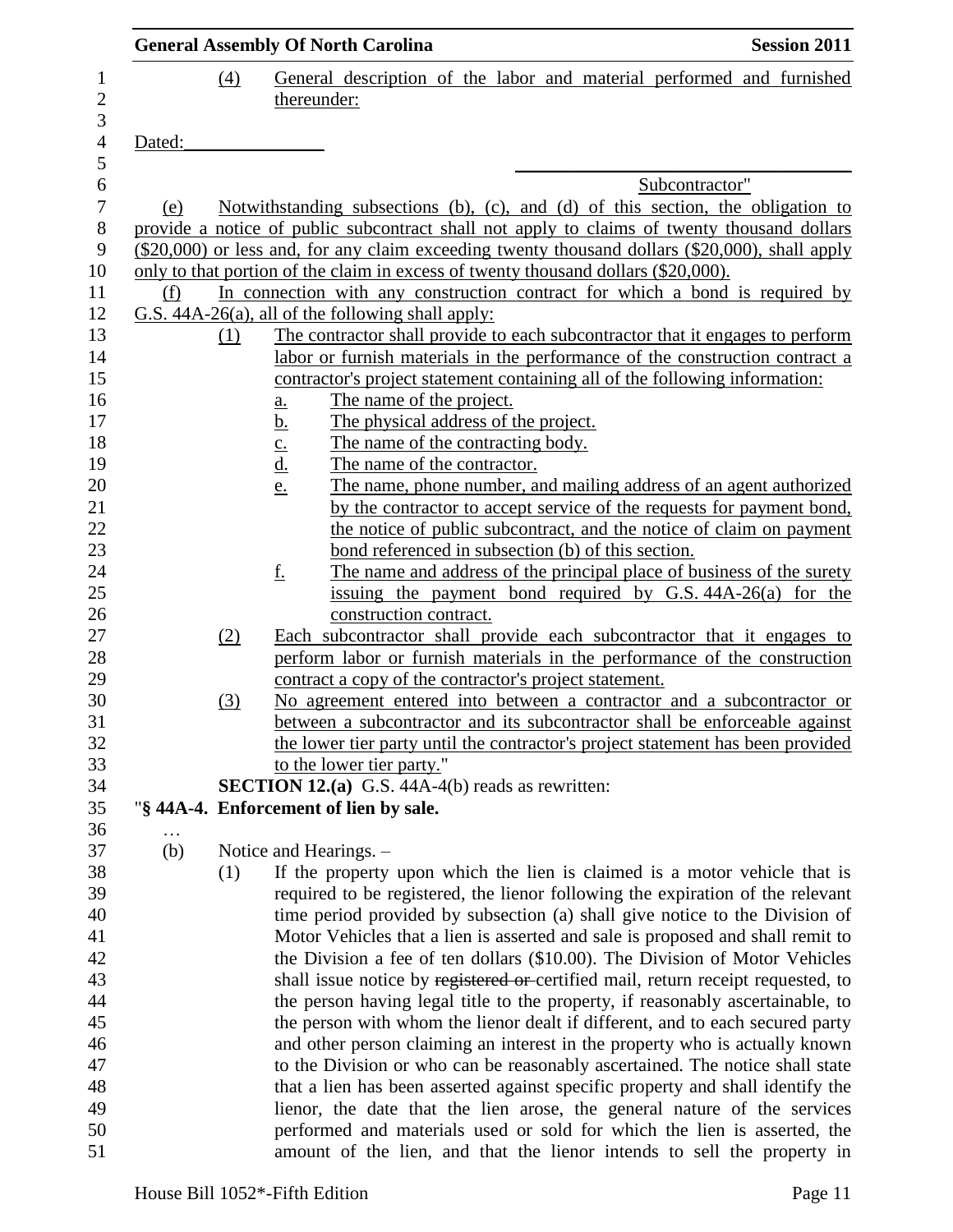satisfaction of the lien. The notice shall inform the recipient that the recipient has the right to a judicial hearing at which time a determination will be made as to the validity of the lien prior to a sale taking place. The notice shall further state that the recipient has a period of 10 days from the date of receipt in which to notify the Division by registered or certified mail, return receipt requested, that a hearing is desired and that if the recipient wishes to contest the sale of his property pursuant to such lien, the recipient should notify the Division that a hearing is desired. The notice shall state the required information in simplified terms and shall contain a form whereby the recipient may notify the Division that a hearing is desired by the return of such form to the Division. The Division shall notify the lienor whether such notice is timely received by the Division. In lieu of the notice by the lienor to the Division and the notices issued by the Division described above, the lienor may issue notice on a form approved by the Division pursuant to the notice requirements above. If notice is issued by the lienor, the recipient shall return the form requesting a hearing to the lienor, and not the Division, within 10 days from the date the recipient receives the notice if **a** judicial hearing is requested. If the registered or certified mail notice has been returned as undeliverable and the notice of a right to a judicial hearing has been given to the owner of the motor vehicle in accordance with G.S. 20-28.4, no further notice is required. Failure of the recipient to notify 22 the Division or lienor, as specified in the notice, within 10 days of the receipt of such notice that a hearing is desired shall be deemed a waiver of the right to a hearing prior to the sale of the property against which the lien is asserted, and the lienor may proceed to enforce the lien by public or private sale as provided in this section and the Division shall transfer title to the property pursuant to such sale. If the Division or lienor, as specified in the notice, is notified within the 10-day period provided above that a hearing is desired prior to sale, the lien may be enforced by sale as provided in this section and the Division will transfer title only pursuant to the order of a court of competent jurisdiction. If the registered or certified mail notice has been returned as undeliverable, or if the name of the person having legal title to the vehicle cannot reasonably be ascertained and the fair market value of the vehicle is

 less than eight hundred dollars (\$800.00), the lienor may institute a special proceeding in the county where the vehicle is being held, for authorization to sell that vehicle. Market value shall be determined by the schedule of values adopted by the Commissioner under G.S. 105-187.3.

 In such a proceeding a lienor may include more than one vehicle, but the proceeds of the sale of each shall be subject only to valid claims against that vehicle, and any excess proceeds of the sale shall be paid immediately to the Treasurer for disposition pursuant to Chapter 116B of the General Statutes.

 The application to the clerk in such a special proceeding shall contain the notice of sale information set out in subsection (f) hereof. If the application is in proper form the clerk shall enter an order authorizing the sale on a date not less than 14 days therefrom, and the lienor shall cause the application and order to be sent immediately by first-class mail pursuant to G.S. 1A-1, Rule 5, to each person to whom notice was mailed pursuant to this subsection. Following the authorized sale the lienor shall file with the clerk a report in the form of an affidavit, stating that the lienor has complied with 51 the public or private sale provisions of G.S. 44A-4, the name, address, and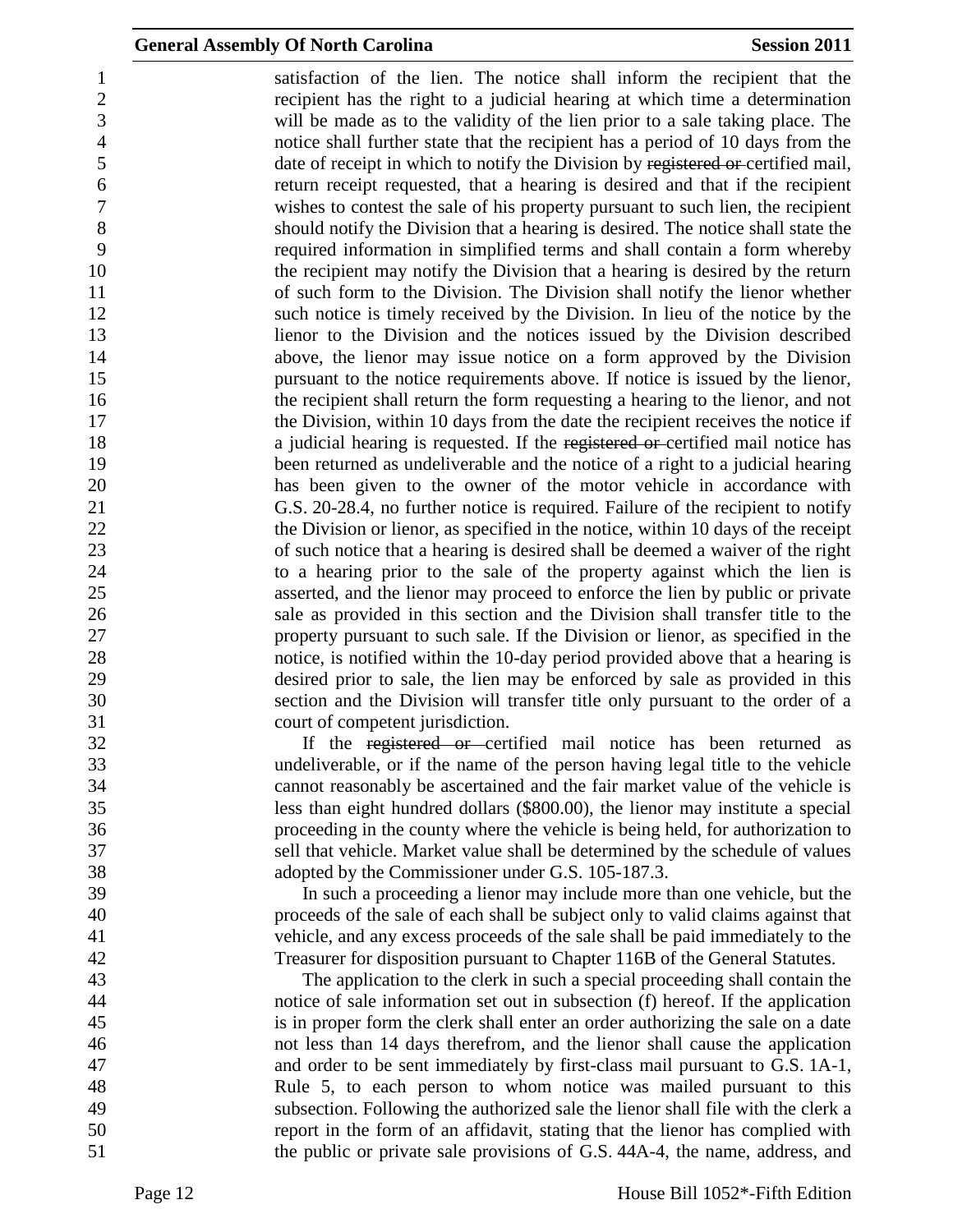|                | <b>General Assembly Of North Carolina</b>                                   | <b>Session 2011</b>                                                                                 |
|----------------|-----------------------------------------------------------------------------|-----------------------------------------------------------------------------------------------------|
| 1              |                                                                             | bid of the high bidder or person buying at a private sale, and a statement of                       |
| $\sqrt{2}$     |                                                                             | the disposition of the sale proceeds. The clerk then shall enter an order                           |
| 3              |                                                                             | directing the Division to transfer title accordingly.                                               |
| $\overline{4}$ |                                                                             | If prior to the sale the owner or legal possessor contests the sale or lien in                      |
| 5              |                                                                             | a writing filed with the clerk, the proceeding shall be handled in accordance                       |
| 6              | with G.S. 1-301.2.                                                          |                                                                                                     |
| $\overline{7}$ | (2)                                                                         | If the property upon which the lien is claimed is other than a motor vehicle                        |
| $8\,$          |                                                                             | required to be registered, the lienor following the expiration of the 30-day                        |
| 9              |                                                                             | period provided by subsection (a) shall issue notice to the person having                           |
| 10             |                                                                             | legal title to the property, if reasonably ascertainable, and to the person with                    |
| 11             |                                                                             | whom the lienor dealt if different by registered or certified mail, return                          |
| 12             |                                                                             | receipt requested. Such notice shall state that a lien has been asserted against                    |
| 13             |                                                                             | specific property and shall identify the lienor, the date that the lien arose, the                  |
| 14             |                                                                             | general nature of the services performed and materials used or sold for                             |
| 15             |                                                                             | which the lien is asserted, the amount of the lien, and that the lienor intends                     |
| 16             |                                                                             | to sell the property in satisfaction of the lien. The notice shall inform the                       |
| 17             |                                                                             | recipient that the recipient has the right to a judicial hearing at which time a                    |
| 18             |                                                                             | determination will be made as to the validity of the lien prior to a sale taking                    |
| 19             |                                                                             | place. The notice shall further state that the recipient has a period of 10 days                    |
| 20             |                                                                             | from the date of receipt in which to notify the lienor by registered or                             |
| 21             |                                                                             | certified mail, return receipt requested, that a hearing is desired and that if                     |
| 22             |                                                                             | the recipient wishes to contest the sale of his property pursuant to such lien,                     |
| 23             |                                                                             | the recipient should notify the lienor that a hearing is desired. The notice                        |
| 24             |                                                                             | shall state the required information in simplified terms and shall contain a                        |
| 25             |                                                                             | form whereby the recipient may notify the lienor that a hearing is desired by                       |
| 26             |                                                                             | the return of such form to the lienor. Failure of the recipient to notify the                       |
| 27             |                                                                             | lienor within 10 days of the receipt of such notice that a hearing is desired                       |
| 28             |                                                                             | shall be deemed a waiver of the right to a hearing prior to sale of the                             |
| 29             |                                                                             | property against which the lien is asserted and the lienor may proceed to                           |
| 30             |                                                                             | enforce the lien by public or private sale as provided in this section. If the                      |
| 31             |                                                                             | lienor is notified within the 10-day period provided above that a hearing is                        |
| 32             |                                                                             | desired prior to sale, the lien may be enforced by sale as provided in this                         |
| 33             |                                                                             | section only pursuant to the order of a court of competent jurisdiction."                           |
| 34             | <b>SECTION 12.(b)</b> G.S. 44A-24.10 reads as rewritten:                    |                                                                                                     |
| 35             |                                                                             | "§ 44A-24.10. Lien extinguished for lien claimant failing to file suit or answer in pending         |
| 36             | suit within 30 days after service on owner.                                 |                                                                                                     |
| 37             |                                                                             | If a lien claimant fails to file a suit to enforce the lien or fails to file an answer in a pending |
| 38             |                                                                             | suit to enforce a lien within 30 days after a properly served written demand of the owner,          |
| 39             |                                                                             | lienee, or other authorized agent, the lien shall be extinguished. Service of the demand shall be   |
| 40             |                                                                             | by registered or certified mail, return receipt requested, or by personal service. The claimant     |
| 41             |                                                                             | shall file proof of properly served written demand with the clerk of the superior court. The        |
| 42             |                                                                             | provisions of this section shall not extend to any other deadline provided by law for the filing    |
| 43             | of any pleadings or for the foreclosure of any lien governed by this Part." |                                                                                                     |
| 44             | <b>SECTION 12.(c)</b> G.S. 44A-43 reads as rewritten:                       |                                                                                                     |
| 45<br>46       | "§ 44A-43. Enforcement of self-service storage facility lien.               |                                                                                                     |
| 47             | (b)                                                                         |                                                                                                     |
| 48             | Notice and Hearing:<br>(1)                                                  | If the property upon which the lien is claimed is a motor vehicle, the lienor,                      |
| 49             |                                                                             | following the expiration of the 15-day period provided by subsection (a),                           |
| 50             |                                                                             | shall give notice to the Division of Motor Vehicles that a lien is asserted and                     |
| 51             |                                                                             | that a sale is proposed. The lienor shall remit to the Division a fee of two                        |
|                |                                                                             |                                                                                                     |